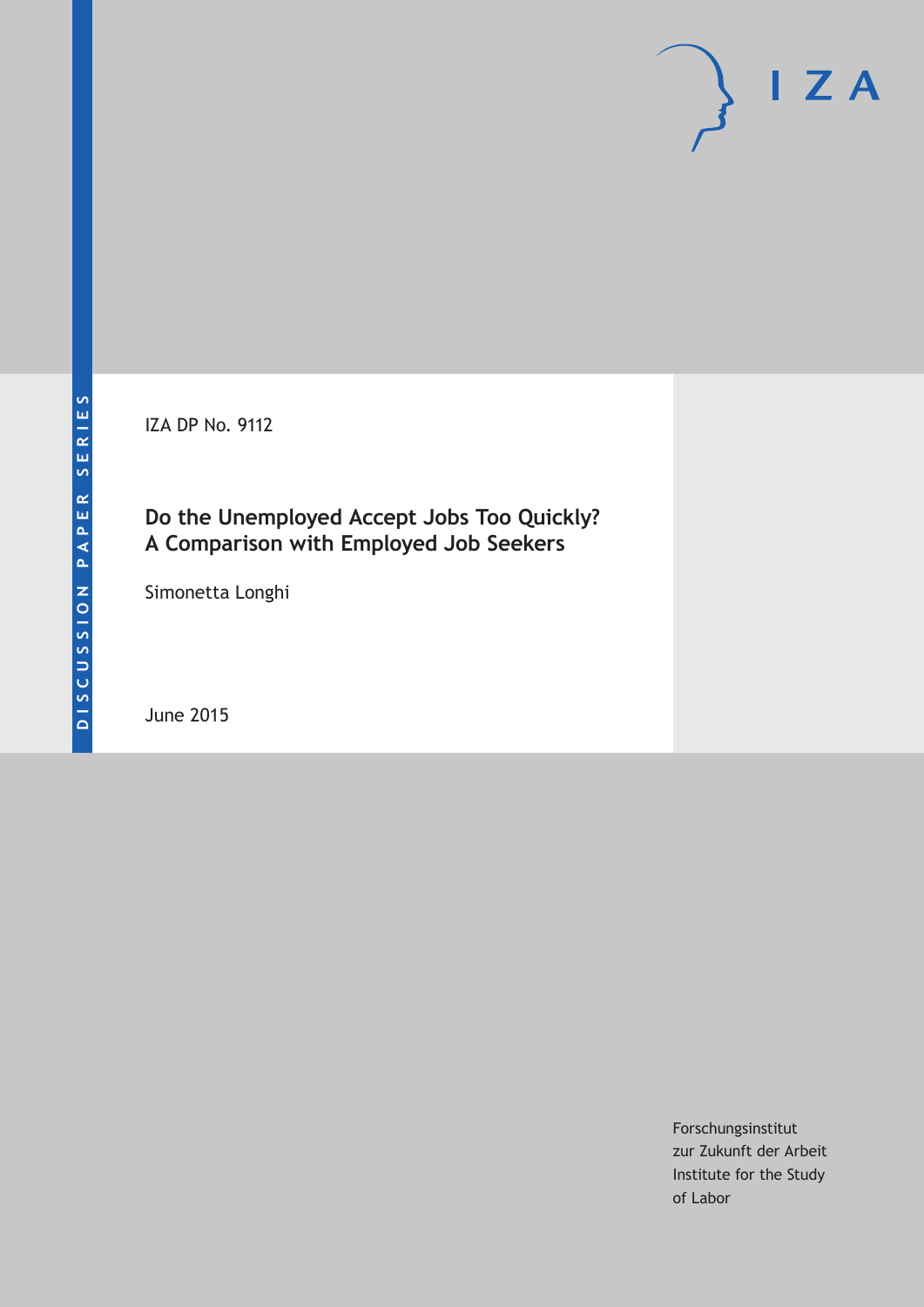# **Do the Unemployed Accept Jobs Too Quickly? A Comparison with Employed Job Seekers**

**Simonetta Longhi**

*ISER, University of Essex and IZA*

Discussion Paper No. 9112 June 2015

IZA

P.O. Box 7240 53072 Bonn Germany

Phone: +49-228-3894-0 Fax: +49-228-3894-180 E-mail: iza@iza.org

Any opinions expressed here are those of the author(s) and not those of IZA. Research published in this series may include views on policy, but the institute itself takes no institutional policy positions. The IZA research network is committed to the IZA Guiding Principles of Research Integrity.

The Institute for the Study of Labor (IZA) in Bonn is a local and virtual international research center and a place of communication between science, politics and business. IZA is an independent nonprofit organization supported by Deutsche Post Foundation. The center is associated with the University of Bonn and offers a stimulating research environment through its international network, workshops and conferences, data service, project support, research visits and doctoral program. IZA engages in (i) original and internationally competitive research in all fields of labor economics, (ii) development of policy concepts, and (iii) dissemination of research results and concepts to the interested public.

<span id="page-1-0"></span>IZA Discussion Papers often represent preliminary work and are circulated to encourage discussion. Citation of such a paper should account for its provisional character. A revised version may be available directly from the author.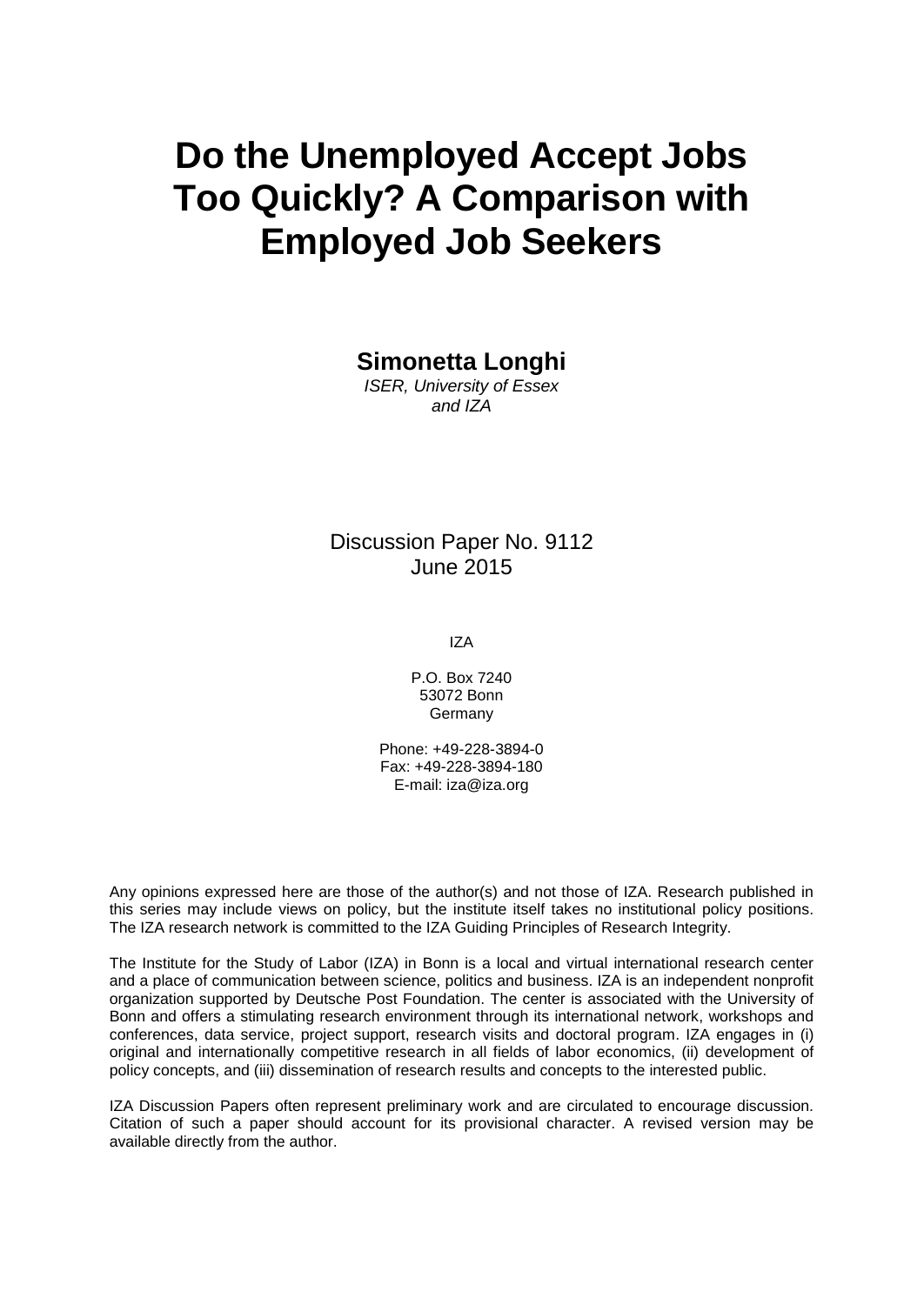IZA Discussion Paper No. 9112 June 2015

# **ABSTRACT**

## **Do the Unemployed Accept Jobs Too Quickly? A Comparison with Employed Job Seekers[\\*](#page-1-0)**

This paper analyses differences between unemployed and employed job seekers in job finding rates and in the quality of the job found. Compared to the unemployed, employed job seekers have a smaller pool of job offers that they consider acceptable; this leads to lower job finding rates but better quality jobs. Differences in job quality are tiny when unobserved heterogeneity and selection into accepting a job are accounted for. Hence, differences are mostly due to behaviour of unemployed people rather than negative signaling or employer discrimination.

JEL Classification: J01, J20, J29, J62, J64

Keywords: on-the-job search, unemployment, job-finding rate, job quality

Corresponding author:

Simonetta Longhi ISER University of Essex Wivenhoe Park Colchester, CO4 3SQ United Kingdom E-mail: [slonghi@essex.ac.uk](mailto:slonghi@essex.ac.uk)

\* I would like to thank Mark Taylor for extensive discussions on an earlier version of this paper. I would also like to thank participants at the Joint Empirical Social Science Seminars at the University of Essex (February 2011, January 2015), and the Conference of the Scottish Economic Society (April 2011), for helpful comments. This paper forms part of the project "Job search in the UK 1990-2006", funded by the Leverhulme Trust Grant no. F/00 213/O; it also forms part of a programme of research funded by the Economic and Social Research Council through their grant to the Research Centre on Micro-social Change in ISER. The support provided by the ESRC and the University of Essex is gratefully acknowledged. LFS data are available from the Data Archive at the University of Essex (http://discover.ukdataservice.ac.uk/series/?sn=2000026, see GN 33246).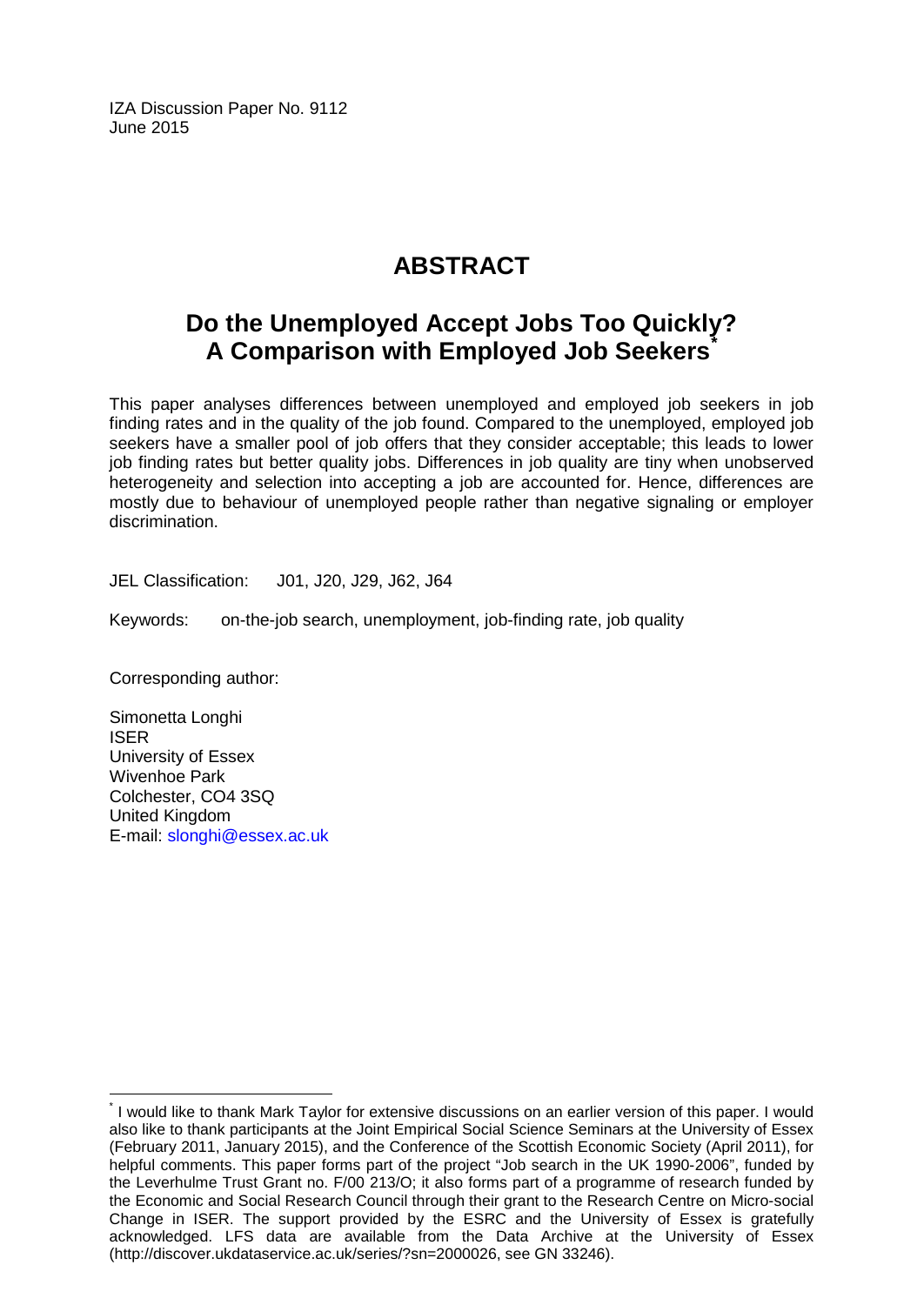#### **1. Introduction**

The literature suggests that reductions in unemployment (or welfare) benefits increase the transition rates from unemployment into employment; there is no consensus, however, on whether the shorter search results in worse jobs (Nekoei and Weber 2015). From a policy point of view, the quicker unemployed people find new jobs, the sooner they stop claiming unemployment benefit and start paying income taxes. However, this may have hidden costs as the unemployed tend to find jobs that pay comparatively lower wages (Arulampalam 2001; Gregg and Tominey 2005) and are likely to be unstable (Böheim and Taylor 2002; Booth et al. 2002). Unemployed entering lower quality jobs will pay comparatively lower income tax and will be at a higher risk of further unemployment; this may have long-lasting consequences for welfare and for individuals.

 Recent research on recipients of unemployment benefits in Germany suggests that longer durations of unemployment benefits translate into jobs that last longer and pay higher wages (Caliendo et al. 2013). For Sweden, van den Berg and Vikström (2014) find that punitive sanctions related to refusal of suitable job offers lead to higher transitions into jobs, but also more transitions into lower quality jobs.

 Instead of focusing on recipients of unemployment benefits, this paper contributes to the debate on the trade-off between shorter unemployment spells and larger scars from unemployment by comparing unemployed job seekers (whether receiving unemployment benefits or not) to job seekers who are employed. The comparison includes job finding rates and various job characteristics such as wages, hours, and permanency. By accounting for unobserved individual heterogeneity and selection into accepting a job offer this paper also explores the additional impact of negative signalling on the re-employment of unemployed people and therefore also contributes to the literature on unemployment scarring (e.g. Arulampalam 2001; Arulampalam et al. 2001). The paper also contributes to the literature comparing job search outcomes of (successful) unemployed and employed job seekers (e.g. Blau and Robins 1990; Weber and Mahringer 2008). This literature generally focuses on successful job seekers and cannot control for self-selection in job offer acceptance.

 Theoretical models of job search predict that employed job seekers will find better jobs than unemployed job seekers (Pissarides 1994; see also Rogerson et al. 2005 for a review) although predictions on the probability of finding a jobs are not clear-cut. From the supply side, the unemployed tend to have worse observed characteristics than job seekers who are employed and they may be more willing than employed job seekers to accept any job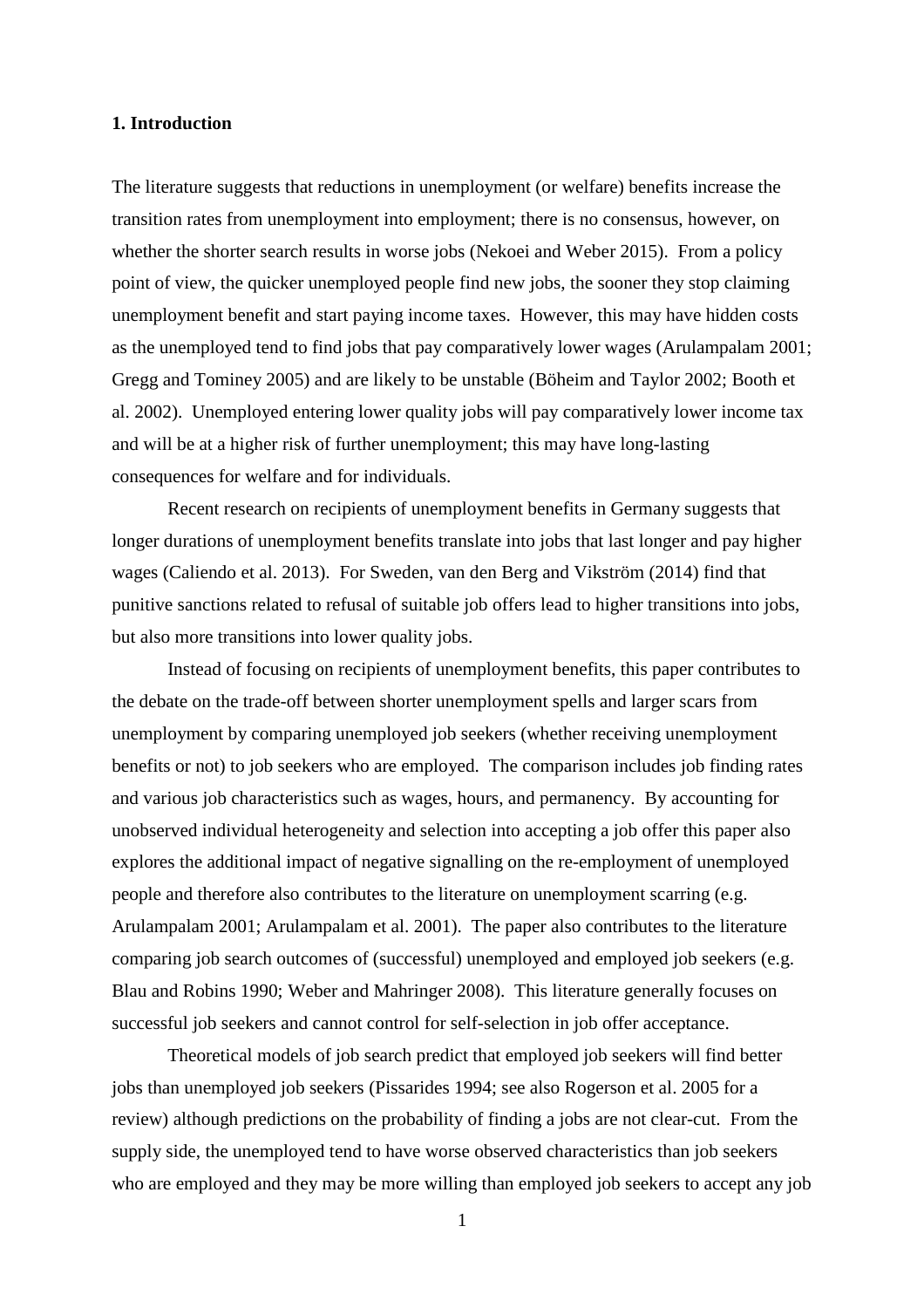to avoid the stigma of unemployment or because of low financial means, or unemployment benefit duration or sanctions. From the demand side, if employers interpret unemployment as a negative signal, the worse re-employment outcomes for the unemployed may be the result of constraints or inefficiencies in the labour market and may be independent on the behaviour of unemployed job seekers.

 In terms of the probability of finding a job, the signalling theory suggests that employers will prefer employed job applicants to unemployed ones (Blanchard and Diamond 1994, Eriksson and Gottfries 2005; Eriksson and Lagerstrom 2006) thus reducing the probability of finding a job for the unemployed. If the negative signal is relevant and unemployed people are channelled into a secondary labour market, the outcome of their job search is somehow constrained and independent on their behaviours and choices. We would expect the unemployed to be less likely to find a job and to find lower quality jobs. On the other hand, it is possible that some unemployed find comparatively worse jobs because they feel pressure to quickly find a job and are therefore prepared to accept job offers that they would not have accepted had they had a job. If this is the case, we would expect the unemployed to find jobs more quickly than employed job seekers, but also to find worse jobs on average. However, we should expect no differences in job quality after controlling for self-selection into accepting a job offer.

 The results suggest that the difference between employed and unemployed job seekers is consistent with employed and unemployed job seekers having different reservation wages and different expectations about other job characteristics such as permanency and working hours. In contrast to the predictions of the signalling theory, the unemployed have a higher probability of receiving an acceptable job offer than employed job seekers, and this difference remains after controlling for observed worker and spouse's characteristics, job search behaviour, and unobserved individual heterogeneity. Controlling for differential selection into a new job, the results also suggest that employed job seekers accept jobs with higher wages than the unemployed, and are more likely than the unemployed to find permanent jobs that meet their working hour requirements. However, although systematic, these differences are tiny and suggest that that both types of jobs seekers operate in the same labour market and the impact of signalling (i.e. employer behaviour) is less relevant than the impact of behaviour (i.e. accepting any job) in determining the quality of the job found. The pressure that unemployed people may feel to accept any job may have a positive impact on their probability of finding a job, but may also have negative consequences on the quality of the job found and on their subsequent (employment) careers.

 $\mathfrak{D}$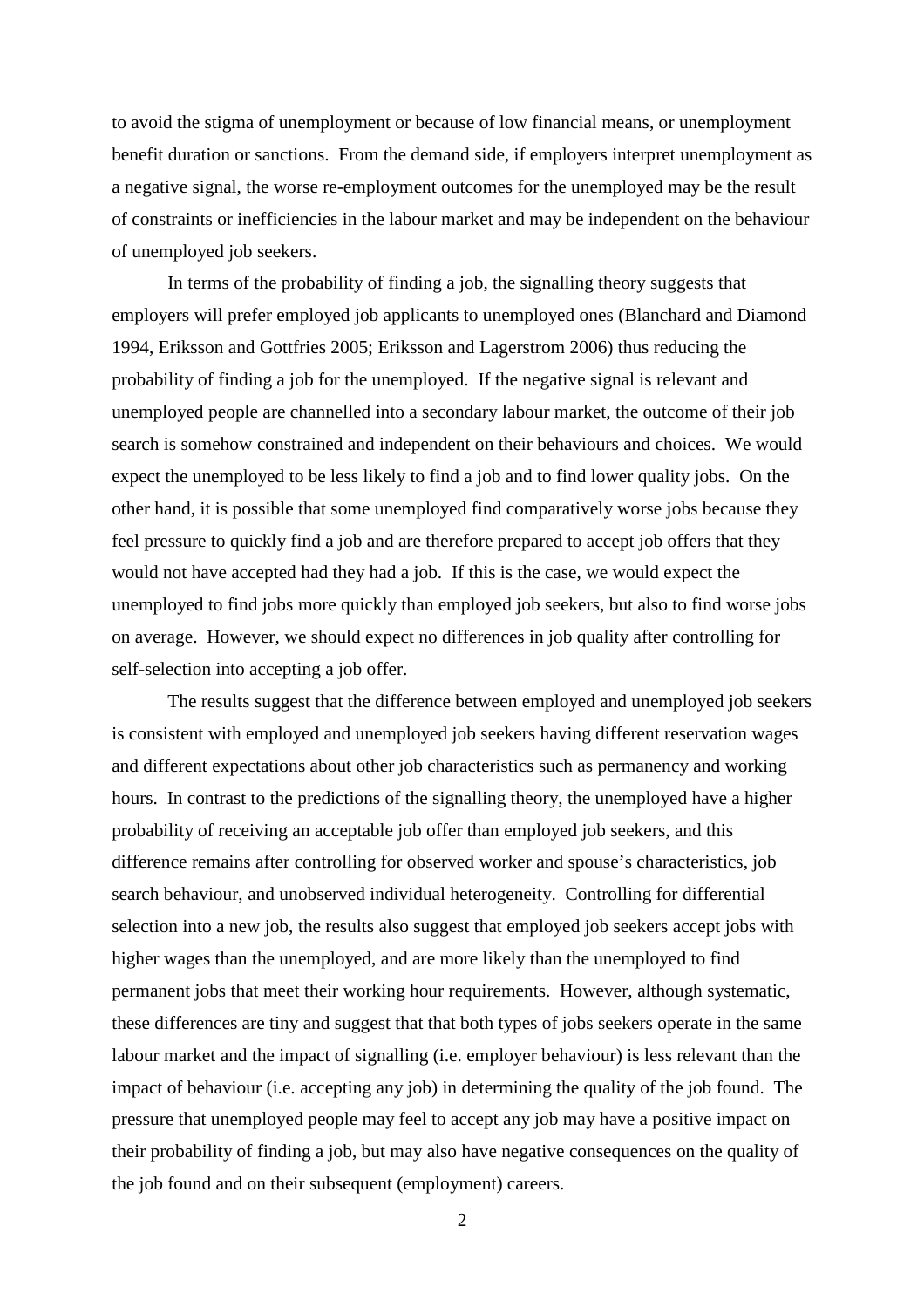#### **2. Theoretical background and modelling strategy**

#### *2.1. The job search model*

The most appropriate theoretical background for the comparison of employed and unemployed job seekers is the job search model. The model presented here is commonly used in the literature and is derived from Rogerson et al. (2005).

 Consider a labour market with two types of job seekers: unemployed and employed people engaging in on-the-job search. Employed people who do not engage in on-the-job search are excluded. Job seekers maximise their lifetime utility, which is a function of the expected income received when employed and when unemployed  $(I_t)$ , in a stationary environment. In the discrete case:

$$
Utility = \max[E(\sum_{t=0}^{\infty} \beta^t I_t)]
$$
\n(1)

Where E refers to the expected value,  $\beta$  is a discount factor ranging from zero to one, and  $I_t$ is income. When the job seeker is employed, his income is  $w$ . It is common to proxy income by wages; however, we could interpret  $w$  as a bundle of job characteristics including not only wages, but also characteristics such as job security, autonomy, and so on. Income from employment is then a measure of the desirability of the job (see also Rogerson et al. 2005). When the job seeker is unemployed his income is  $b$  and may include unemployment benefits, the utility of additional leisure or of home production, and so on.

 At each point in time each employed and unemployed job seeker randomly draws a job offer with job desirability *w* from a known i.i.d. distribution of job offers  $F(w)$ , and decide whether to accept the offer or not. If the offer is rejected, the job seeker does not change status (e.g. employed or unemployed) and keeps searching. Even though all job offers are acceptable by at least one job seeker, because of search frictions, and because *w* is a bundle of job characteristics, even unemployed job seekers may find a subset of job offers unacceptable. When the job offer is rejected, no match is produced and the job offer goes back into the pool of offers. When the offer is accepted the job seeker enters the job and may either stop searching, or still participate in the search process and evaluate new offers (although search intensity may change).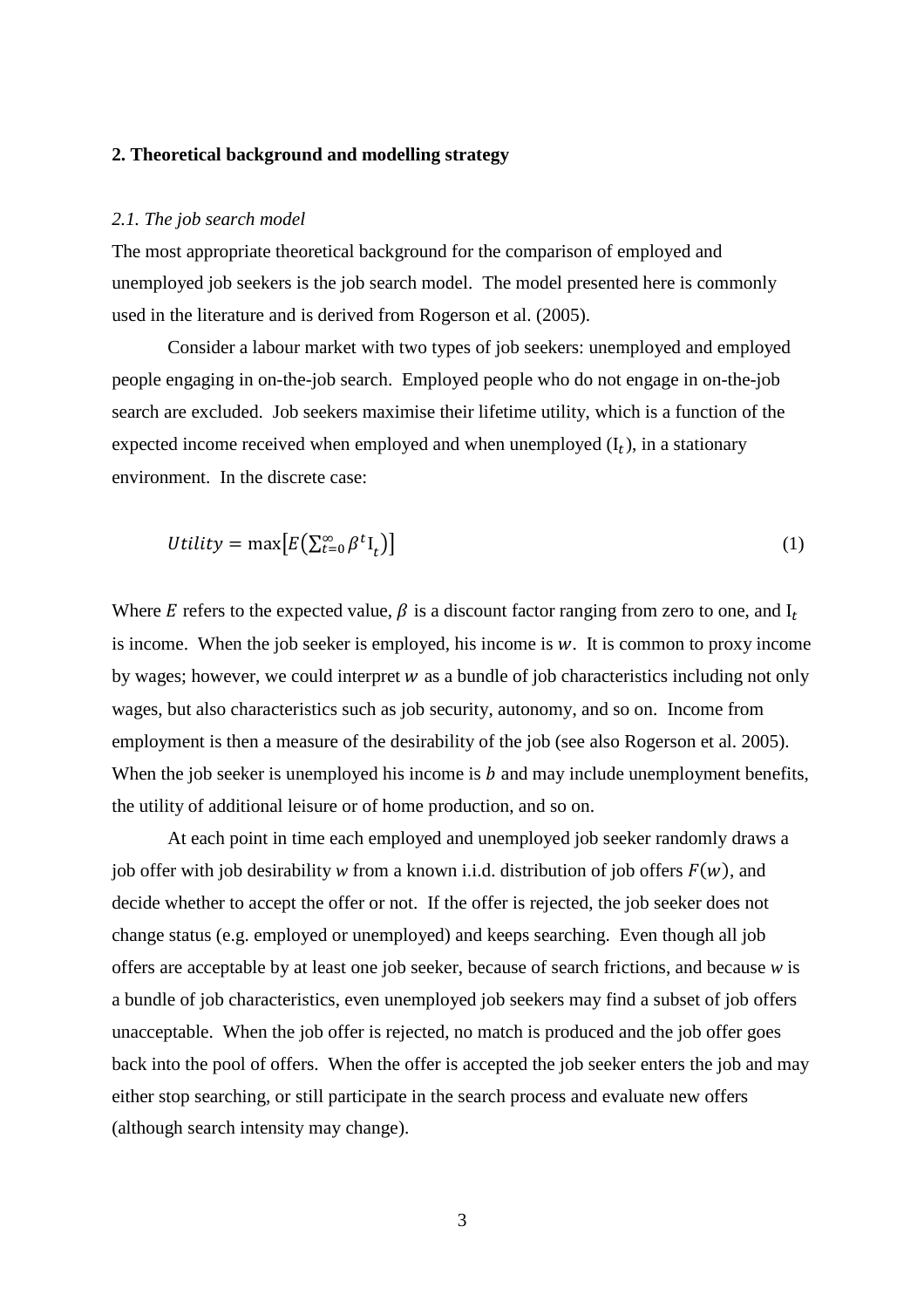In the continuous case we can set  $\beta = 1/(1 + r\Delta)$ , where  $\Delta$  is the length of the period. New job offers arrive at rate  $\alpha_0$  while unemployed, and at rate  $\alpha_1$  while employed, and  $\lambda$  is the exogenous rate of job loss (see Rogerson et al. 2005). When  $\Delta \rightarrow 0$ :

$$
rU = b + \alpha_0 \int_{w_R}^{\infty} [W(w) - U] dF(w) \tag{2}
$$

and

$$
rW(w) = w + \alpha_1 \int_0^{\infty} \max\{W(w') - W(w), 0\} dF(w') + \lambda[U - W(w)] \tag{3}
$$

U and  $W(w)$  are the values of being unemployed and employed, while  $rU$  and  $rW(w)$  are the flow value per period. These flow values are the sum of the instantaneous payoff ( $\boldsymbol{b}$  for the unemployed and  $\boldsymbol{w}$  for the employed) and the expected value of any changes in the job seeker's state. The second term in equation (2) is the expected increase in income from a move into a job ( $W(w) - U$ ) multiplied by the probability that the unemployed receives a job offer  $(\alpha_0)$  and represents the event in which the unemployed receives a job offer higher than his "reservation desirability" (i.e. including reservation wage and all other job characteristics). The second term in equation (3) is the event in which the employed job seeker receives a job offer  $(W(w'))$  higher than his current job desirability, while the third term refers to a job loss. From equations (2) and (3) the unemployed have a reservation desirability such that  $W(w_R) = U$  and employed job seekers switch jobs when  $w' > w$  (see Rogerson et al. 2005). Compared to employed job seekers, unemployed people are likely to consider "acceptable" a larger proportion of job offers (Gruetter and Lalive 2009).

#### *2.2. Probability of finding a job*

The job search model implies that the probability that the job seeker has not found a job after a spell of length  $e^{-ht}$  is  $H = \alpha \left[1 - F(w_R)\right]$  and is the product of the job offer arrival rate ( $\alpha$ :  $\alpha_0$ for the unemployed and  $\alpha_l$  for employed job seekers) and the probability of accepting the job offer  $1-F(w_R)$ , where  $w_R$  is the reservation desirability for the unemployed and the current job desirability for employed job seekers. Whether the probability of finding a job is higher for employed or unemployed job seekers is still an open question.

 Empirically, the job offer arrival rate is not observable, and may differ depending on individual characteristics and behaviours. What we observe is the pool of jobs accepted by employed and unemployed job seekers. The estimated probability that the job seeker accepts a job offer is a function of his individual characteristics and behaviours, and the acceptability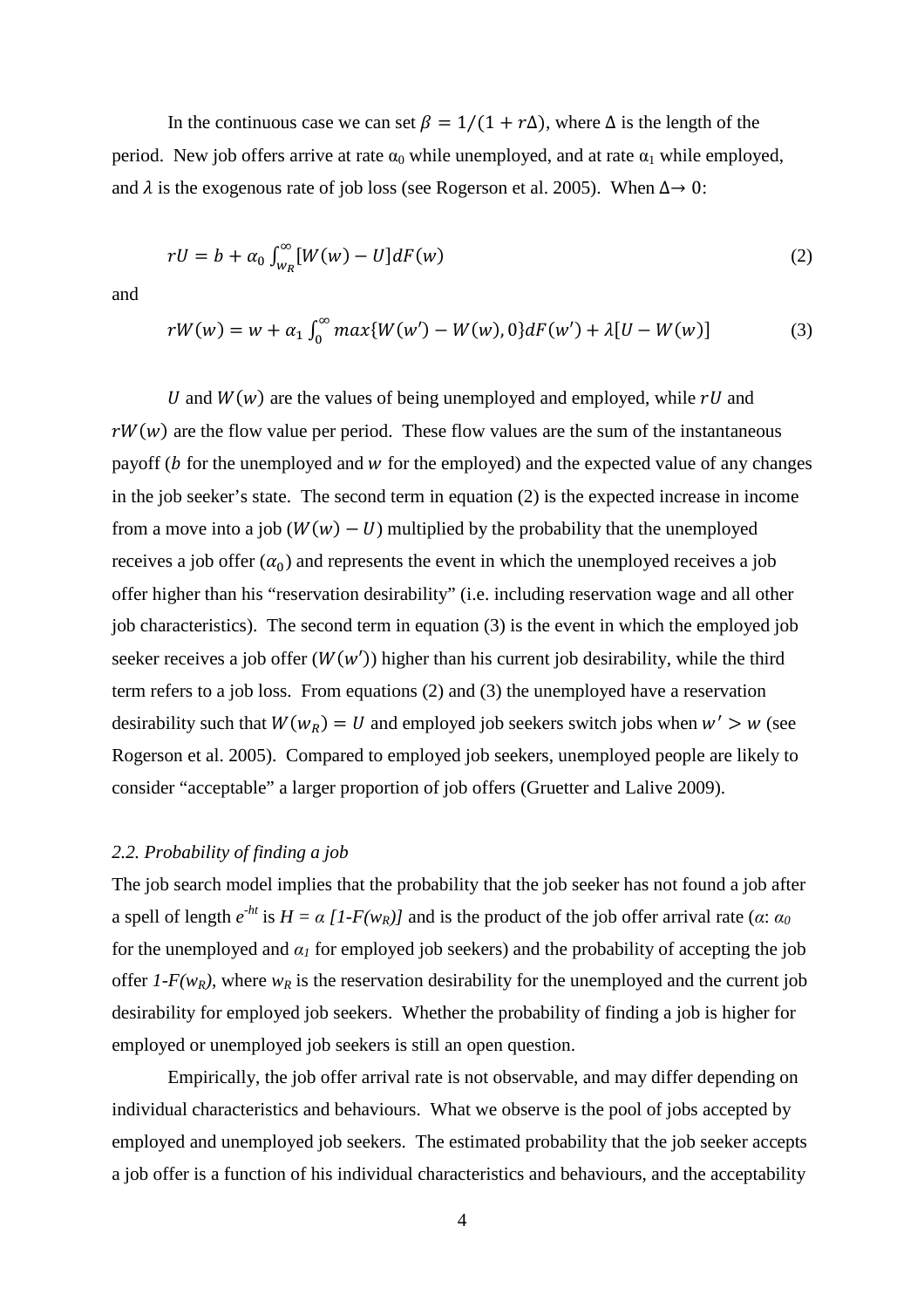of the offer given his current situation. If both unemployed and employed job seekers draw job offers from the same distribution and unemployment is not interpreted as a negative signal by employers, the (unobserved) probability of being offered a job should be the same for both job seekers after controlling for those characteristics that generate heterogeneity in the job offer arrival rate. The (unobserved) quality of jobs offered should also be the same on average, while the probability of finding any offer acceptable may be higher for the unemployed, thus generating a higher probability of finding a job for the unemployed.<sup>1</sup> If, on the other hand, employers use unemployment as a signal of low productivity and rank job applicants on the basis of such signals, we should instead observe a lower probability of finding a job for unemployed job seekers since the unemployed would be offered the job only if there were no employed job applicants, or all employed job applicants rejected the job offer. In this case we should also observe a lower average quality of the jobs offered to the unemployed.

 The dataset used in this paper allows us to control for most of the individual characteristics and behaviours that may result in differences among job offer arrival rates, including unobserved heterogeneity. Hence, conditional on these characteristics, we can assume that the job offer arrival rate is the same for employed and unemployed job seekers. The probability of accepting a job offer can be operationalised using a correlated random effect probit model.

 Since we only observe job characteristics for those who accept a job offer, it is not possible to include the characteristics of the job (accepted) among the explanatory variables. The quality of the job accepted by employed and unemployed job seekers is analysed in a separate step.

#### *2.3. Quality of the job found*

 $\overline{a}$ 

Although the reservation desirability is likely to be higher for employed job seekers than for the unemployed, it is unclear how the different characteristics of the job sum up to the overall desirability, and whether the unemployed weight each characteristic differently than employed job seekers (Bonhomme and Jolivet 2009, Sullivan and To 2014). For example, because of financial constraint the unemployed may be less willing (than employed job seekers) to trade-off wages for other job characteristics. The aim of the second part of the

 $1$  Gush et al. (2015) provide qualitative evidence that unemployed people are likely to accept the first job that may come along.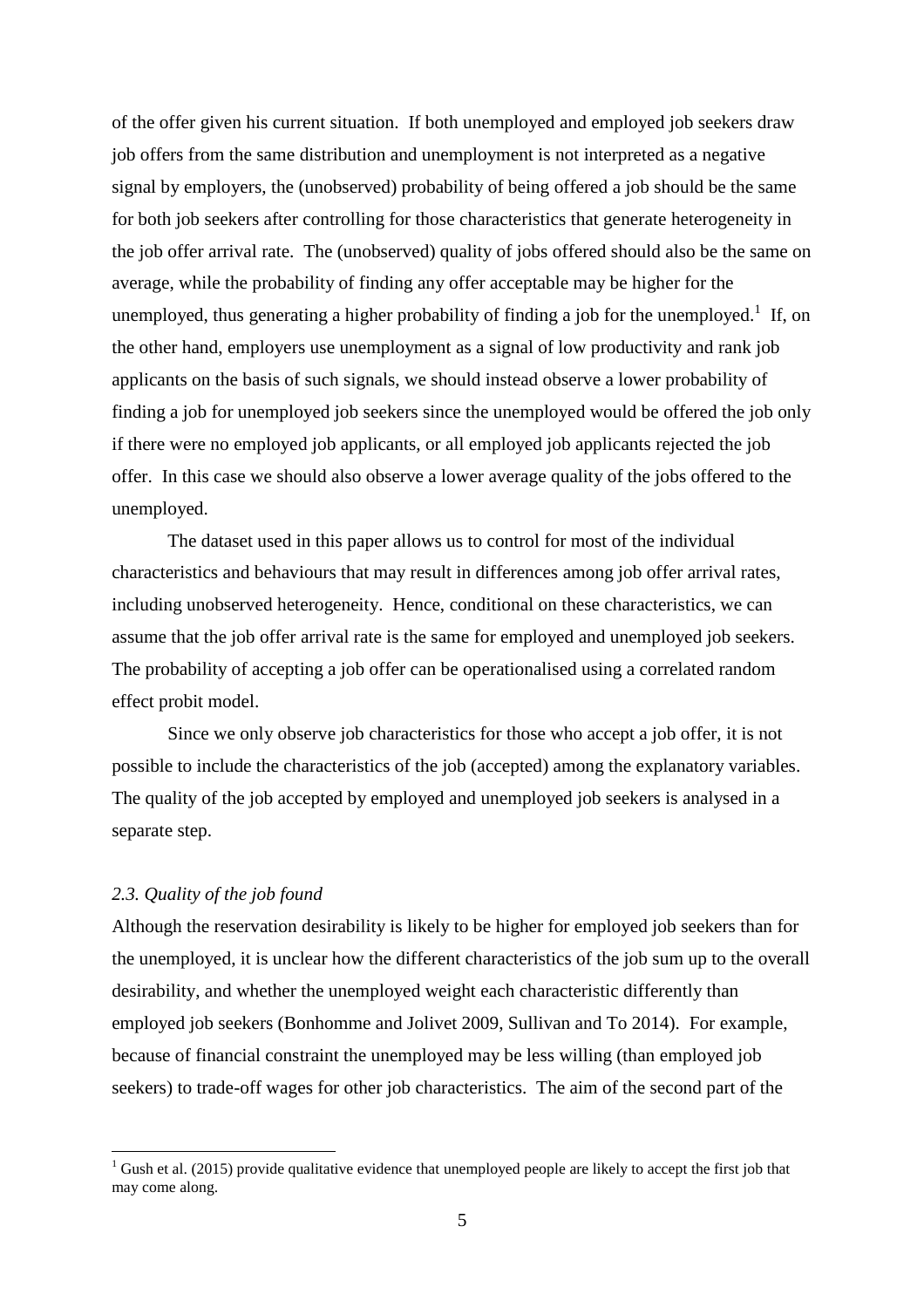analysis is to compare how the characteristics of the job accepted by an employed job seeker differ from the characteristics of the job accepted by the unemployed.

 If signalling is important and unemployed job seekers are channelled into a secondary labour market, we would expect significant differences in the quality of the job accepted by the two types of job seekers. However, if differences are mostly due to different behaviours and in the pressure to find a job, we should expect no differences between unemployed and employed job seekers once we account for the observed and unobserved characteristics that have an impact on the probability of finding a job.

 A convenient way to compare the quality of the job accepted by employed and unemployed job seekers is to estimate a model in which the dependent variable is a dummy for whether the person hired in the job was an unemployed job seeker as opposed to an employed job seeker. The explanatory variables are the various characteristics of the job. This allows us to use a probit Heckman selection model to account for selection into accepting a job offer.

 In summary, if the main reason why the unemployed find bad quality jobs is due to negative signals and labour market constraints we would expect the unemployed to have lower job finding rates and to find lower quality jobs than employed job seekers. If the main reason why the unemployed find bad quality jobs is due to the higher probability of unemployed people accepting any job offer, we would expect them to have higher job finding rates than employed job seekers. Although on average we may still observe differences in job quality, we would expect both unemployed and employed job seekers to find similar quality jobs once we control for characteristics and self-selection into accepting a job offer.

#### **3. Data and descriptive statistics**

 $\overline{a}$ 

The analysis is based on the UK quarterly Labour Force Survey (LFS). The LFS is a representative survey of households living in the UK which collects data quarterly on a large number of individual and household characteristics. The analysis uses data from 1993, when information on wages became available, up to the first quarter of 2010, and excludes Northern Ireland.<sup>2</sup>

 $2<sup>2</sup>$  The quarterly nature of the data means that search spells that take place between two interviews are not recorded. The data capture some of these short spells, when an interview happens during that spell. The analysis relies on the assumption that short search spells are not systematically different than longer ones once we control for both observed and unobserved characteristics.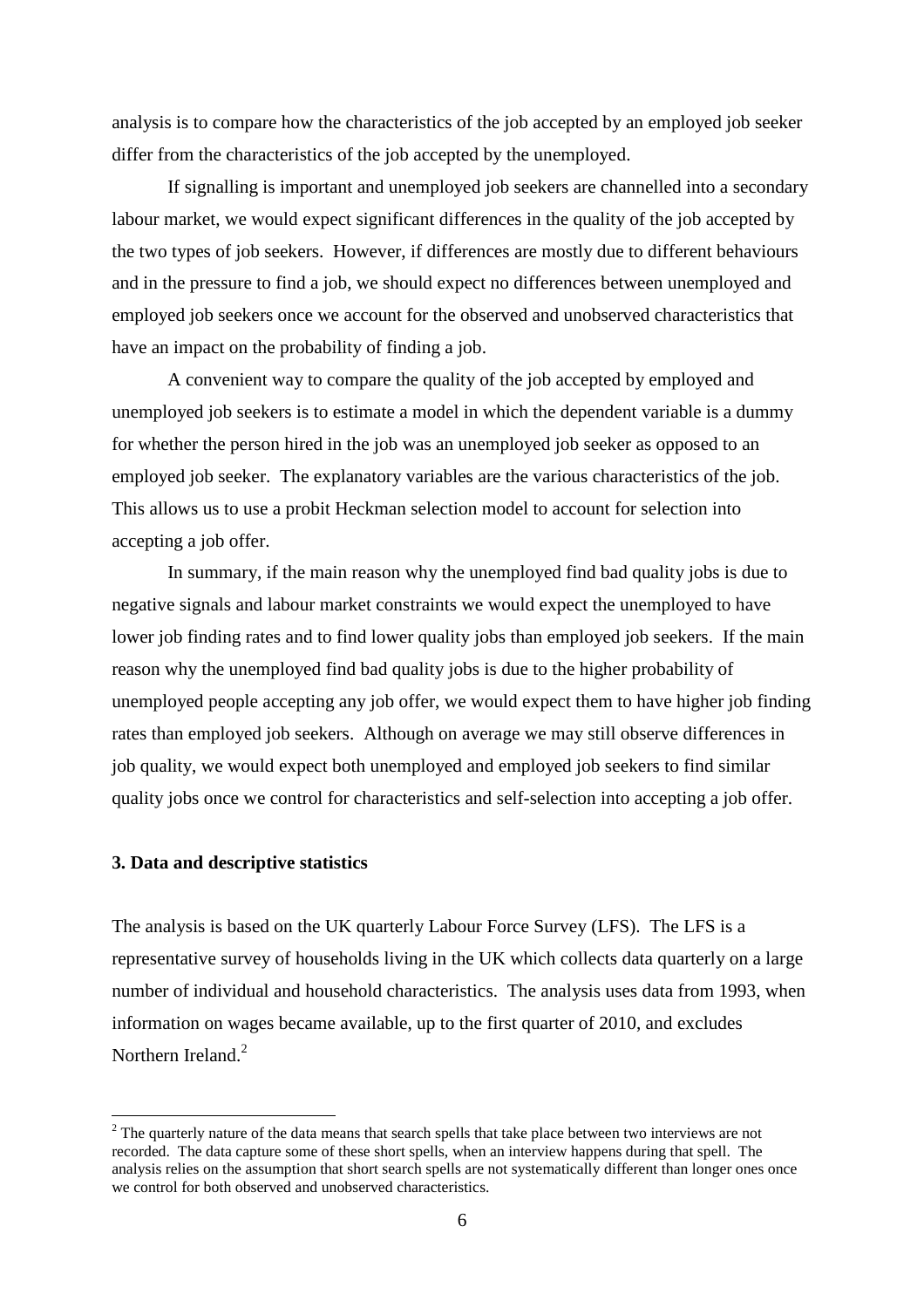The LFS has two important features: it asks questions on job search to both employed and unemployed respondents, and has a rotating panel structure where people are interviewed for up to five successive quarters. This allows a direct comparison between the unemployed and employed people engaging in on-the-job search, it allows the identification of job seekers who find a (new) job by the following quarter and the characteristics of the job found. Although the panel dimension is relatively short, it also allows to control for individual unobserved heterogenetiy.

 For the purpose of this analysis job seekers as respondents who: (1) are looking for paid employment; (2) have looked for work in the last four weeks; and (3) mention at least one method of job search. To avoid complications related to the complexity of female labour market attachment, the focus here is on men who are either employed or unemployed and who actively search for a job. While almost all unemployed search for a job, about 5-6% of those who are employed engage in on-the-job search (see Longhi and Taylor 2014 for more details). Hence, the number of job seekers in the labour market is roughly equally split between the unemployed and those who search on-the-job.

 Table 1 presents summary statistics by job seeker status. Employed and unemployed job seekers differ in terms of the intensity of job search, with unemployed job seekers on average using almost 5 and employed job seekers using about 3 different search methods (this is consistent with what Kuhn and Mansour 2014 find for the US). Higher search intensity for the unemployed is consistent with a greater pressure to find a job. The unemployed are more likely than employed job seekers to use job centres or private career offices, while employed job seekers are more likely to respond to newspaper advertisements. Most employed job seekers search because various aspects of their job (from wages to commuting time) are considered to be unsatisfactory, while about 14.3% look for a job because their current job may soon come to an end.

#### TABLE 1 ABOUT HERE

 Compared to employed job seekers, on average the unemployed have lower levels of education, are less likely to have children and to have a spouse. Unemployed job seekers' spouses are less likely to have a job (either a paid job or self-employment) and are paid lower wages than spouses of job seekers who are employed, but there seem to be no difference in part-time or temporary jobs.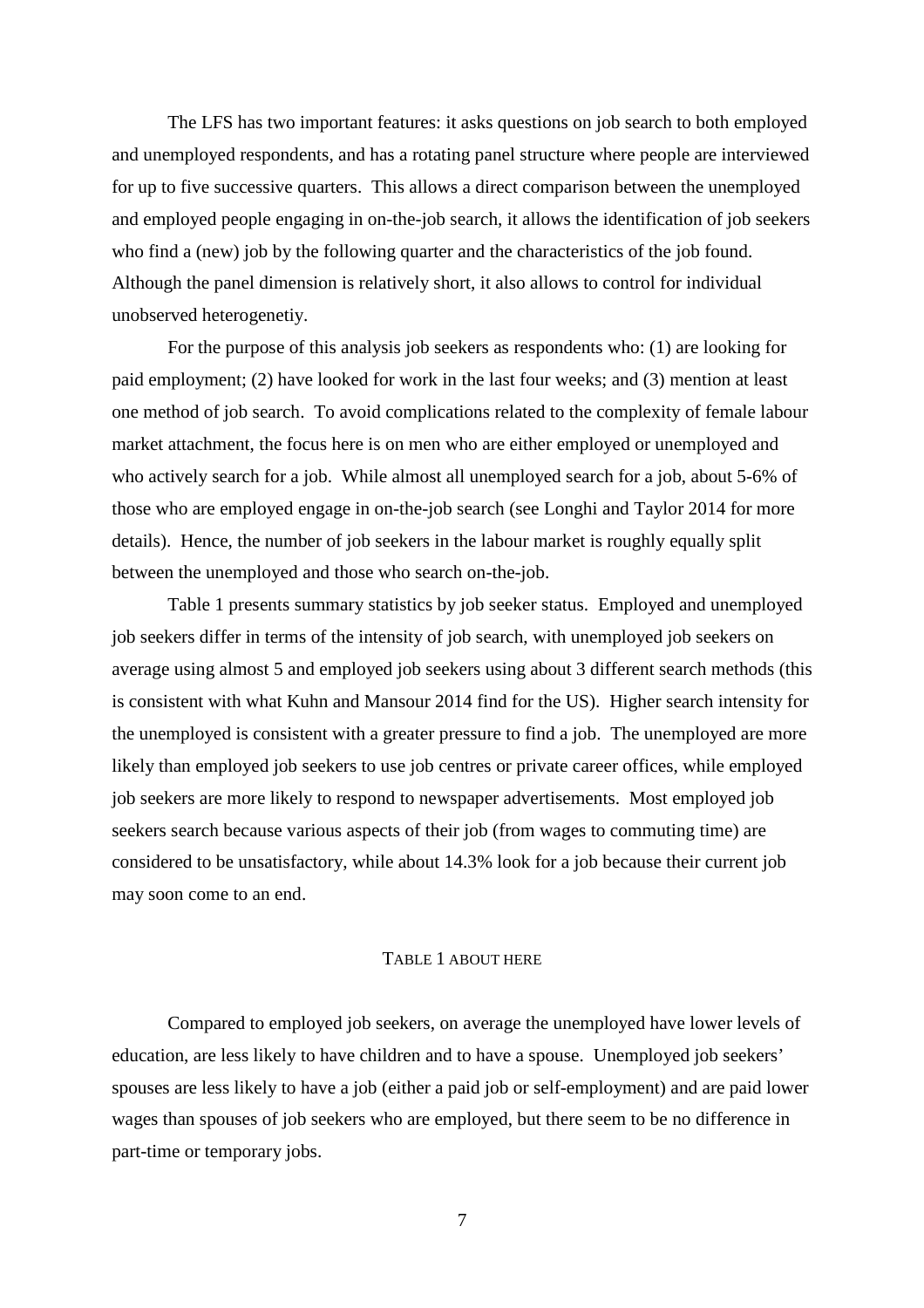The bottom rows of Table 1 summarise the job search outcomes.<sup>3</sup> On average,  $7.2\%$ of unemployed people find a job by the following quarter (this includes people with any length of search), compared with 6.6% of employed job seekers. The quality of the jobs found by unemployed and employed job seekers differ considerably. The average hourly wages in the jobs found by the unemployed are £7.70 compared with £9.66 for employed job seekers; 32.1% of unemployed job seekers enter a temporary job, compared to 19.8% of employed job seekers.

 The LFS asks job seekers whether they are looking for a full-time job, a part-time job, or are indifferent between the two. A variable can be defined that takes the value one for those job seekers who accepted a part-time (full-time) job and were looking for a part-time (full-time) job or were indifferent between the two. In case of a mismatch the variable takes the value zero. Table 1 shows that 91.0% of unemployed job seekers accepted a job offer with the sought working hours compared with 95.2% of employed job seekers. However a larger proportion of unemployed than employed job seekers is indifferent between part- and full-time jobs and so will not be classified as mismatched. Hence, differences are likely to be larger than appears from this analysis.

#### **4. Econometric models**

 $\overline{a}$ 

#### *4.1. Probability of finding a job*

We can compare the probability of employed and unemployed job seekers finding a job using a correlated random effects probit model. The dependent variable is binary, taking the value one if a worker finds a job by the following quarter, and zero otherwise. This is observed at most at four quarterly interview dates. The model for individual *i* is specified as follows:

$$
Y_{it}^* = X_{it-1}'\beta_Y + S_{it-1}'\theta_Y + J_{it-1}'\delta_Y + \alpha_i + \varepsilon_{it}
$$
\n(4)

 $3$  In the LFS information on wages are collected only in the fifth interview from 1993 and both in the first and fifth interview since 1997. To increase sample size, wage data for the second, third, and fourth interviews are imputed under the assumption that wages do not change significantly within five quarters. If there has been a job change in the period considered, wage data collected from the first interview (if available) are imputed to all quarters before the job change, and wage data collected from the fifth interview are imputed to all quarters after the job change. Since this may include measurement error, some of the models have been re-estimated excluding wages that have been imputed. Similarly, information on unions, days off and commuting time have been collected at (sometimes irregular) intervals, and are generally available only since 2003-2004. To increase sample size, missing observations are imputed for those waves where the current job is the same as the job when such data were collected. As sensitivity analyses, models are estimated including and excluding these variables.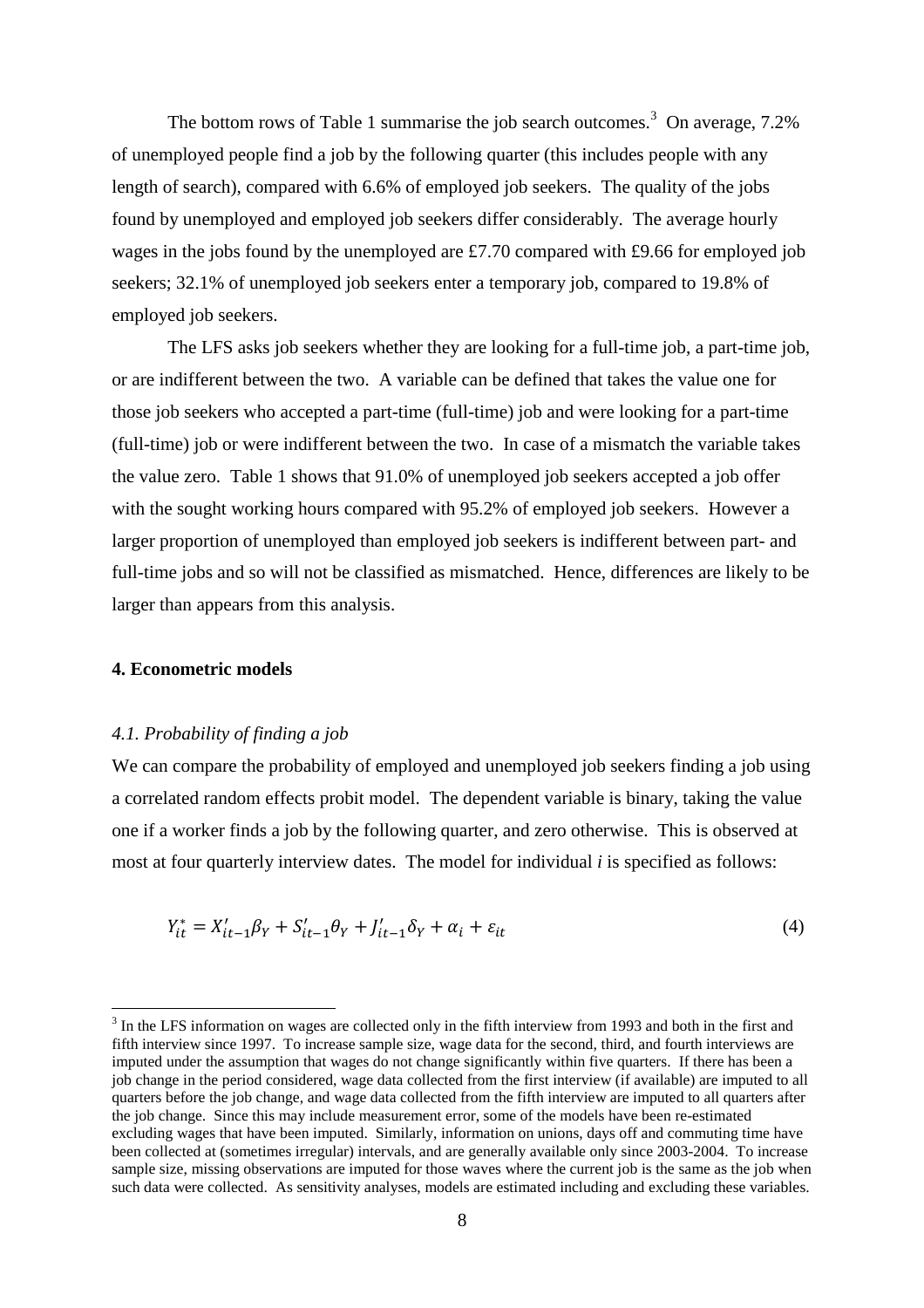Where  $Y_{it}^*$  is the unobservable individual propensity to have entered a job at time *t*,  $X'_{it-1}$  is a vector of individual characteristics affecting  $Y_{it}^*$ ,  $J'_{it-1}$  is a vector of search-related characteristics,  $S'_{it-1}$  is a binary variable indicating whether the job seeker was employed rather than unemployed,  $\alpha_i$  captures the individual unobserved heterogeneity, and  $\varepsilon_{it}$  is the unobservable error term.  $\beta_Y$ ,  $\theta_Y$  and  $\delta_Y$  are parameters to be estimated. All explanatory variables refer to the time of the search (*t-1*) rather than the time of entry into the job (*t*).

 An individual is observed entering a job when his propensity to enter a job exceeds zero. If  $\varepsilon_{it} \sim IN(0, \sigma_{\varepsilon}^2)$  we can use a correlated random effect probit model that includes among the explanatory variables the individual mean of all time-varying covariates to partly control for possible correlation between the individual unobserved heterogeneity  $(\alpha_i)$  and the explanatory variables (Mundlak 1978; Wooldridge 2010). A positive estimate for  $\theta_Y$ indicates that employed job seekers are more likely than otherwise similar unemployed job seekers to accept a job offer.

The vector of individual characteristics  $X'_{it-1}$  includes age, dummies for highest education level, for the presence of children younger than 18 and for employment characteristics of the spouse (if any); these include a dummy for whether in the data we have information about the spouse, a dummy for whether the spouse has a job (paid job or selfemployment), dummies for whether her job is temporary or part-time, and her hourly wages (only for those with a paid job). These variables are all set to zero for those who do not have a spouse. Whether the partner has a job, and the characteristics of her job are likely to have an impact on the pressure to find a job, with an indirect impact on the pool of job offers that the job seeker may consider acceptable. It is likely that having a partner with a (good) job will result in a narrower pool of job offers that the job seeker will consider acceptable.  $X'_{it-1}$ also includes dummies for the nine English Government Office Regions, plus Wales and Scotland, together with dummies for year and quarter of the survey, and a dummy for the years of the recent recession (2008-onwards).

The vector of search-related characteristics  $(J'_{it-1})$  includes the number of search methods used (to proxy for search intensity), dummies for the main job search method used and length of job search (or unemployment duration). For those who are employed job seekers  $J'_{it-1}$  also includes dummies for the main reason of job search, with unemployed used as reference group.

 It is also important to ascertain whether the returns to individual characteristics, job search methods, length of search, and labour market conditions differ for employed and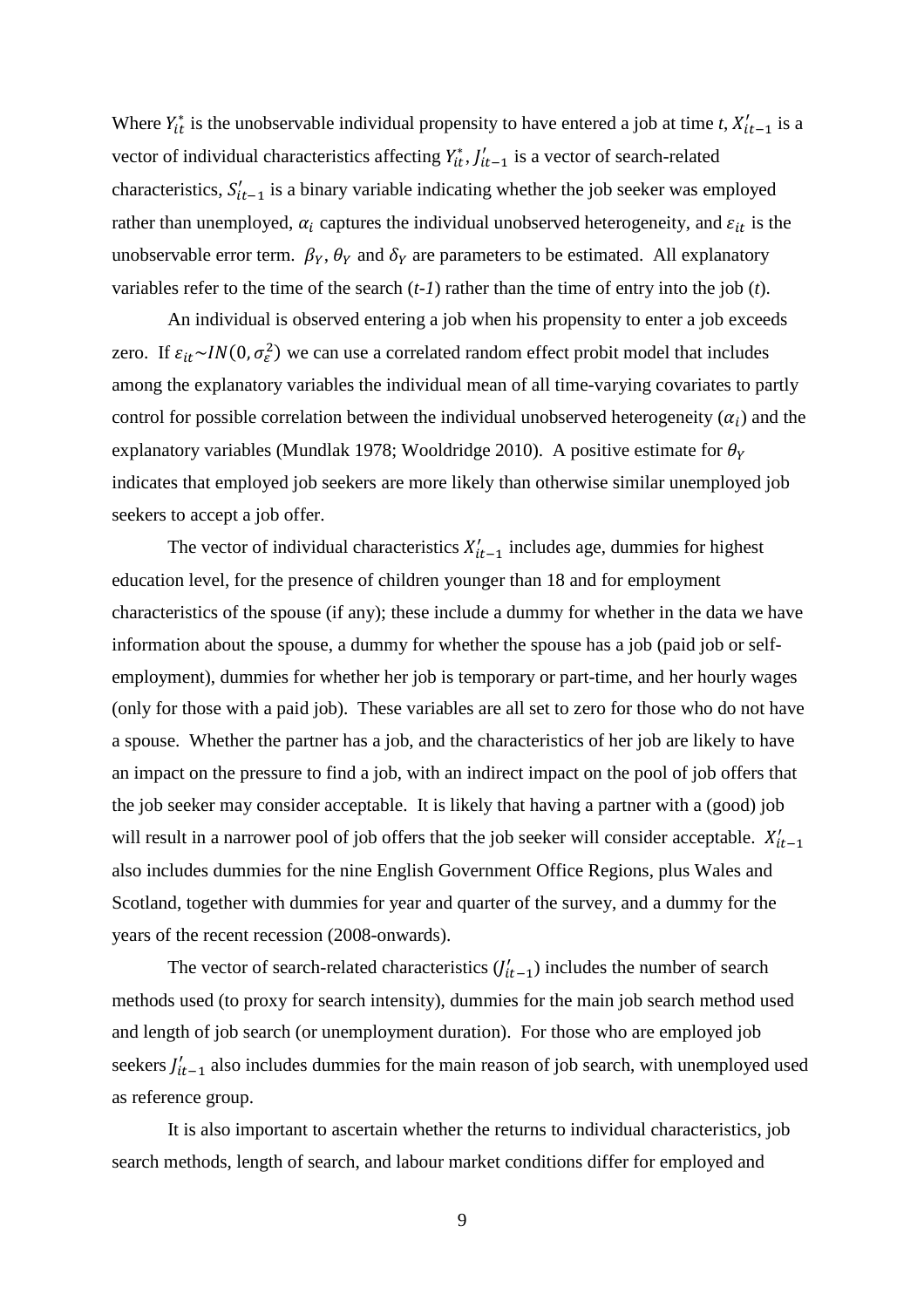unemployed job seekers. For example, we might expect particular types of job search methods to be more effective for employed job seekers and others to be more effective for the unemployed. Hence, the probability that the job seeker finds a job is also modelled separately for unemployed and employed job seekers.

#### *4.2. Quality of the job found*

The second research question relates to the quality of the job found conditional on finding a job and focuses on how jobs filled by employed job seekers compare with those filled by the unemployed. The data include various measures of job quality: wages, contractual status (temporary/fixed term or permanent), whether or not the job found corresponds to the stated job search criteria in terms of working hours, presence of unions at the workplace, the number of days off per year and commuting time. It is likely that job seekers will jointly evaluate all the characteristics of the job before deciding whether to accept or reject a job offer.

 Estimating a system of equations in which each job characteristic is used as dependent variable would not easily allow to model selection into accepting a job. Since neglecting non-random selection may cause biased estimates, this analysis proposes a different type of model; the explanatory variables are the characteristics of the job  $(Z'_{it})$  while the dependent variable  $(H_{it}^*)$  is a dummy which is one if the person hired in the job was a unemployed job seeker, and zero if it was an employed job seeker:

$$
H_{it}^* = Z_{it}' \eta + \varepsilon_{itH} \tag{5}
$$

 $Z'_{it}$  includes dummies for permanency, whether or not the actual working hours match the job search criteria, hourly wages, presence of unions at the workplace, the number of days off per year, and commuting time. The latent variable  $H_{it}^*$  represents the desirability of the job, and depends on the characteristics of the job itself. What we observe is whether the job offer has been accepted by an employed job seeker, or by unemployed job seeker. Although this setting may seem unusual, it has been used before (e.g. Longhi and Taylor 2014). A positive value of the coefficient  $\eta$  would indicate a higher probability that the job has been filled by an unemployed job seeker, keeping constant the other characteristics of the job, while a negative value would indicate a higher probability that the job has been filled by an employed job seeker. If a job with certain characteristics is more likely to be filled by an unemployed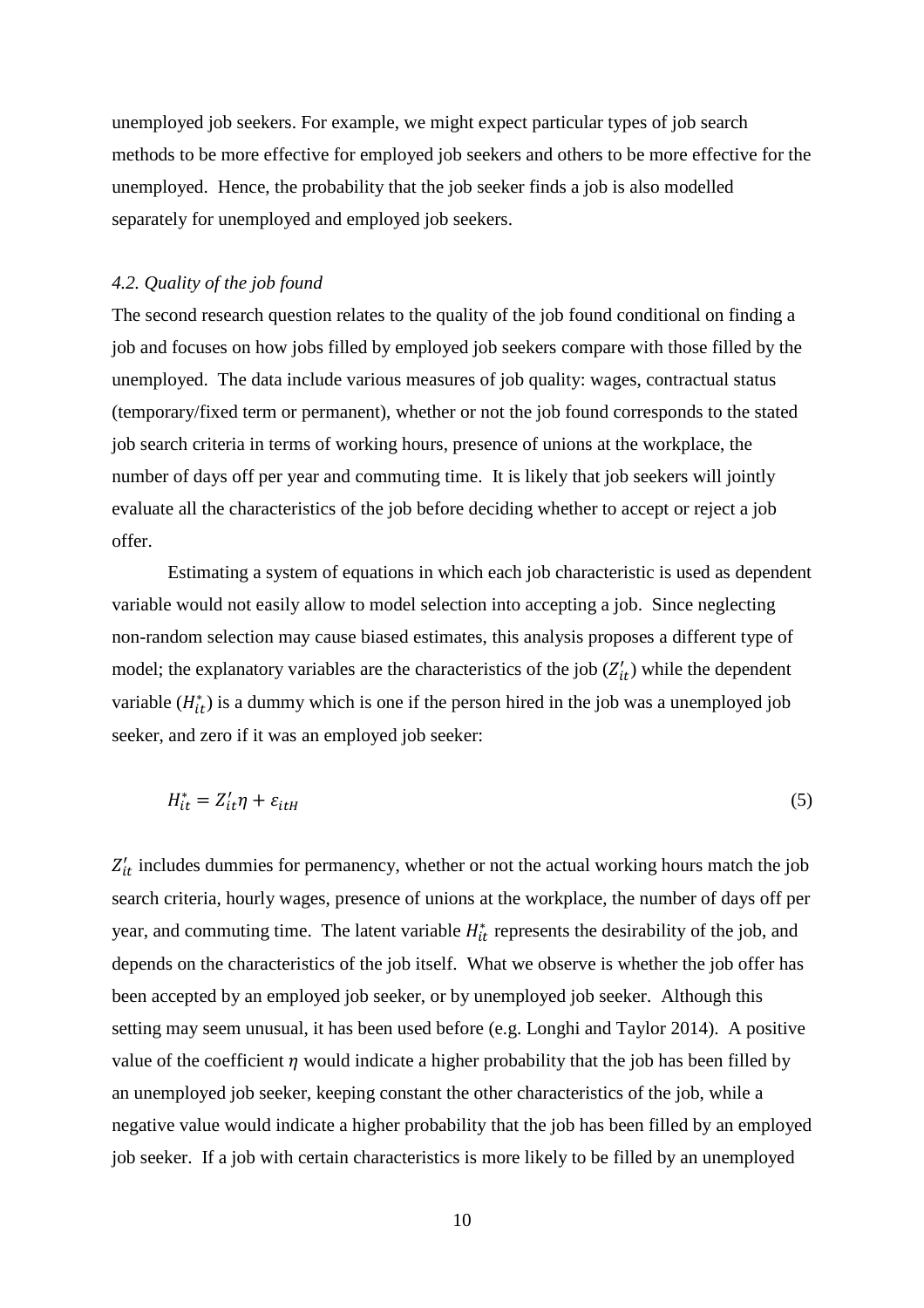rather than an employed job seeker, we may speculate that a job with such characteristics may be less likely to be considered acceptable (even if the offer was made) by those who are employed.

 The characteristics of the job can only be observed if either an employed or an unemployed job seeker has accepted the job offer. Selection into accepting a job offer is modelled using a probit Heckman selection model (van de Ven and van Praag 1981), where the selection equation is similar to equation (4) but excludes the dummy for employed versus unemployed job seekers and reason for on-the-job search, which would perfectly predict the dependent variable in the main model. All other explanatory variables included in equation (4) are used as instruments for the self-selection equation. In addition, since we observe at most one job acceptance, the selection equation focuses only on the characteristics of the job seeker in the last quarter before accepting a job, or in the last quarter before exiting the LFS sample, thus using cross-section data.

 It could be argued that not all variables included in the selection equation are appropriate instruments. For example, education might have a direct impact on some characteristics of the job found such as wages. Such variables should therefore be included in the main model. The empirical part discusses the robustness of the results to changes in the variables included in the two equations.

 Another problem is that the selection equation may be misspecified since it excludes the reason for on-the-job search and neglects individual unobserved heterogeneity. The first issue is investigated by comparing the unemployed with employed job seekers who search for different reasons. The second issue, neglected unobserved heterogeneity, is investigated by means of a sensitivity analysis. The intuition behind the sensitivity analysis is that we can interpret the individual unobserved heterogeneity as unobserved time-invariant individual characteristics that increase or decrease the individual's probability of accepting a job offer. The impact of these individual characteristics on the probability of finding a job can be estimated from a longitudinal version of the selection equation, and then included as an additional explanatory variable in the cross-section version of the selection equation. The longitudinal version of the selection equation is estimated using a linear probability model with individual fixed effects with the caveat that the data include only four waves.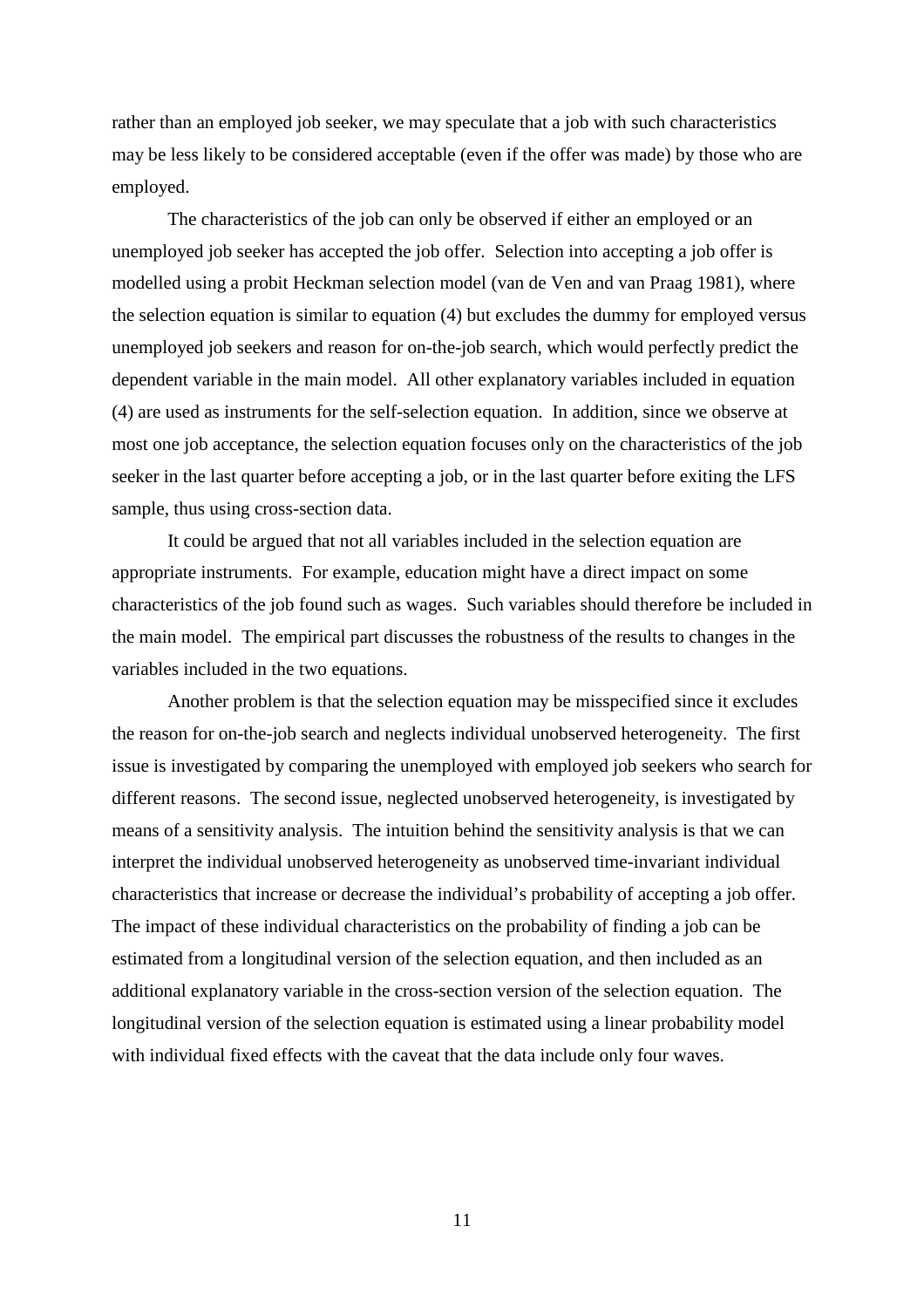#### **5. Empirical results**

#### *5.1 Probability of finding a job*

The marginal effects resulting from the estimation of equations (4) are in Table  $2<sup>4</sup>$  For comparison, the first column shows the results of a model estimated using a cross-section probit, while the remaining columns estimate correlated random effect probit models. Columns (1) and (2) show the results of a model including both employed and unemployed job seekers, while the remaining two columns show separate estimations for employed and unemployed job seekers.

 Column (2) indicates that even when controlling for differences in search strategy, search duration and a range of observed and unobserved characteristics, employed job seekers have a 28.5 percentage points lower probability than unemployed job seekers of entering a new job. Therefore all else equal, unemployed job seekers are more likely than employed job seekers to receive an acceptable job offer. During recessions, employed job seekers are even less likely than the unemployed to find a job. This is consistent with the idea that the stigma of unemployment is lower during a recession (Clark 2003, Biewen and Steffes 2010), but may also be due to a larger pool of unemployed in these periods, or to an average lower quality of jobs on offer during a recession.

 The higher probability that unemployed people find a job and the fact that this difference is larger during a recession is a first indication that the unemployed have a larger pool of job offers that they consider acceptable compared to those who search on-the-job. This is also inconsistent with the signalling theory, which would predict a higher job-finding rate for employed job seekers, although it is still consistent with the dual labour-market theory, which would suggest the existence of two separate labour markets. As described in the theoretical background section, the following step consists in the comparison of the quality of the job found by unemployed and employed job seekers (Section 5.2). Before this, it is useful to analyse the impact of the other covariates.

 It is interesting to compare the results of the pooled probit model (column 1) to those of the correlated random effects probit (column 2). The difference between employed and unemployed job seekers appears larger when we account for unobserved heterogeneity, thus suggesting that employed and unemployed job seekers differ systematically in unobservable characteristics. The inclusion of unobserved heterogeneity in the model reduces the level of

<sup>&</sup>lt;sup>4</sup> The marginal effects in the correlated random effect probit models are estimated under the assumption that the individual unobserved heterogeneity is zero.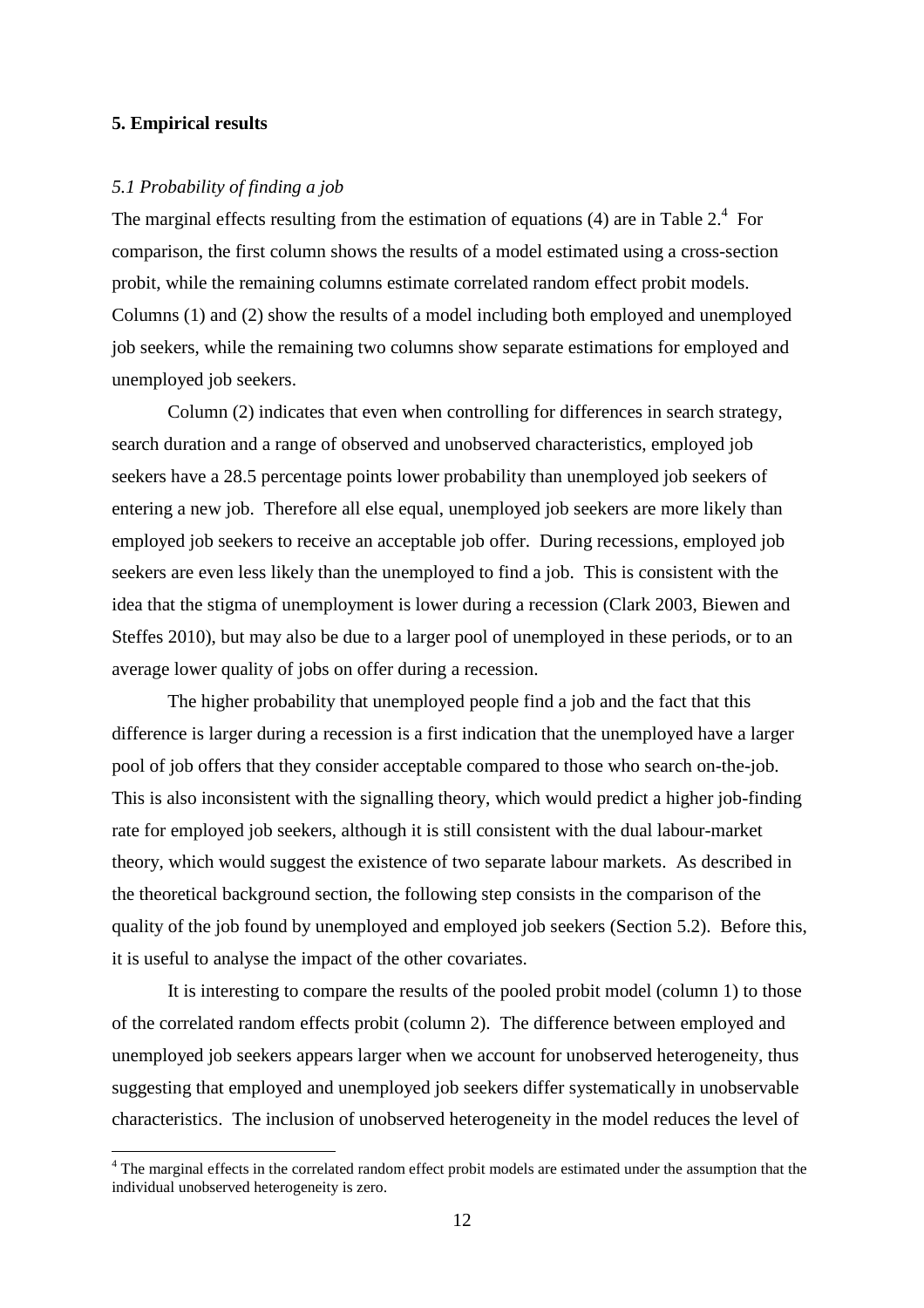statistical significance of many of the covariates and in some cases changes the sign of the marginal effects. In particular, the impact of the length of the search is negative in the pooled model, consistent with empirical evidence suggesting that the probability of finding a job decreases with the length of search, but positive in the panel model. The positive impact estimated after controlling individual unobserved heterogeneity suggests that the crosssection results are due to unobserved negative characteristics of job seekers with a longer search time. Those who remain unemployed for longer may have comparatively worse unobserved characteristics which makes them more likely to remain unemployed, all else equal.

 Among employed job seekers, those who search because their job may soon come to an end are comparatively more likely to find a job than those who search for any other reason. This is consistent with the idea that workers whose job may soon come to an end have higher incentives to accept job offers, even if they are of lower quality, than other employed job seekers. Since the reference group is unemployed job seekers, this interaction suggests that employed who search because their job may soon come to an end are more similar to the unemployed than to employed job seekers who search for other reasons. This will be investigated in more details in Section 5.4.

 Columns (3) and (4) suggest that all search methods are equally productive for employed job seekers, while unemployed who directly approach potential employers as main method of job search seem to have a comparatively lower probability of finding a job. Perhaps the negative signal of unemployment has a higher impact when using this search method. As expected, search intensity, represented by the number of methods of search used, has a positive impact on the probability of finding a job.

 Job seekers whose spouse has a part-time job are more likely, while those whose spouse has a temporary job are less likely to accept a job offer; most of these differences disappear when we analyse employed and unemployed job seekers separately.

#### TABLE 2 ABOUT HERE

#### *5.2. Quality of the job found*

Estimates of differences in the quality of the job found by employed and unemployed job seekers are in Table 3 and account for self-selection into accepting a job offer (the results of the selection equations are in the Appendix, Table A1). Positive coefficients indicate a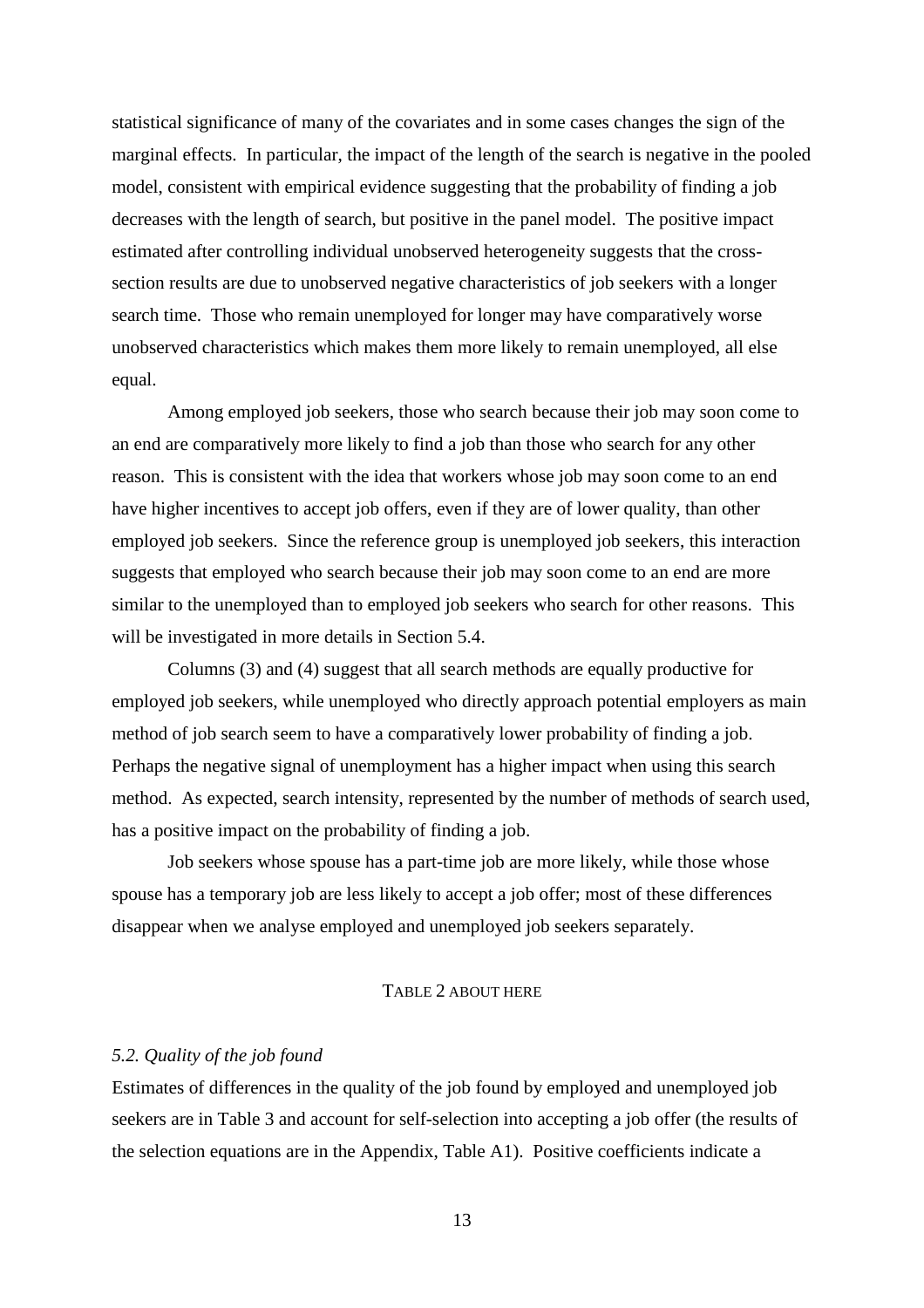higher probability that the job was filled by an unemployed, as opposed to employed job seeker.

 While information on hours sought and permanency have been collected each quarter consistently since the beginning of the quarterly survey, data on wages have been asked only in the first and fifth interview, while data on the presence of unions, number of days off and commuting time have been asked irregularly and only since 2004. Table 3 shows various model specifications which progressively include more variables, at the cost of a reduced sample size.

 The results suggest that temporary jobs are more likely to be filled by unemployed job seekers, and that unemployed job seekers are less likely to accept job offers that satisfy their requirements in term of working hours. Unemployed job seekers are also more likely than employed job seekers to accept jobs offering comparatively lower wages. These results are consistent whether we include imputed values for wages or not, although including imputed wages tends to result in comparatively larger marginal effects. In other words, columns (2) and (3) of Table 3 suggest that unemployed job seekers are hired in jobs that pay about 0.1- 0.5 percentage points lower wages, have a 1.4-5.1 percentage points higher probability of being temporary instead of permanent, and a 1.3-4.8 percentage points lower probability of offering the amount of working hours sought. If we consider that average wages in this dataset are about £8.77 and the proportion of temporary jobs is about 25%, these differences may be considered small.

 This suggests that both unemployed and employed job seekers find similar quality jobs once we control for characteristics and self-selection into accepting a job offer. The results are consistent with the idea that the main reason why unemployed people find lower quality jobs is due to their willingness to accept any job while factors such as negative signals and labour market constraints do not seem to play a relevant role in the outcome.

#### TABLE 3 ABOUT HERE

 Columns (4) and (5) of Table 3 include dummies for the presence of unions in the workplace, the number of days off, and commuting time. The results still suggest that unemployed job seekers are more likely to accept jobs that are temporary (consistent with Böheim and Taylor 2002), do not satisfy their working hour requirements, and pay comparatively lower wages. In addition, they seem more likely to accept jobs where unions are not present, and perhaps with comparatively shorter commuting time and more days off.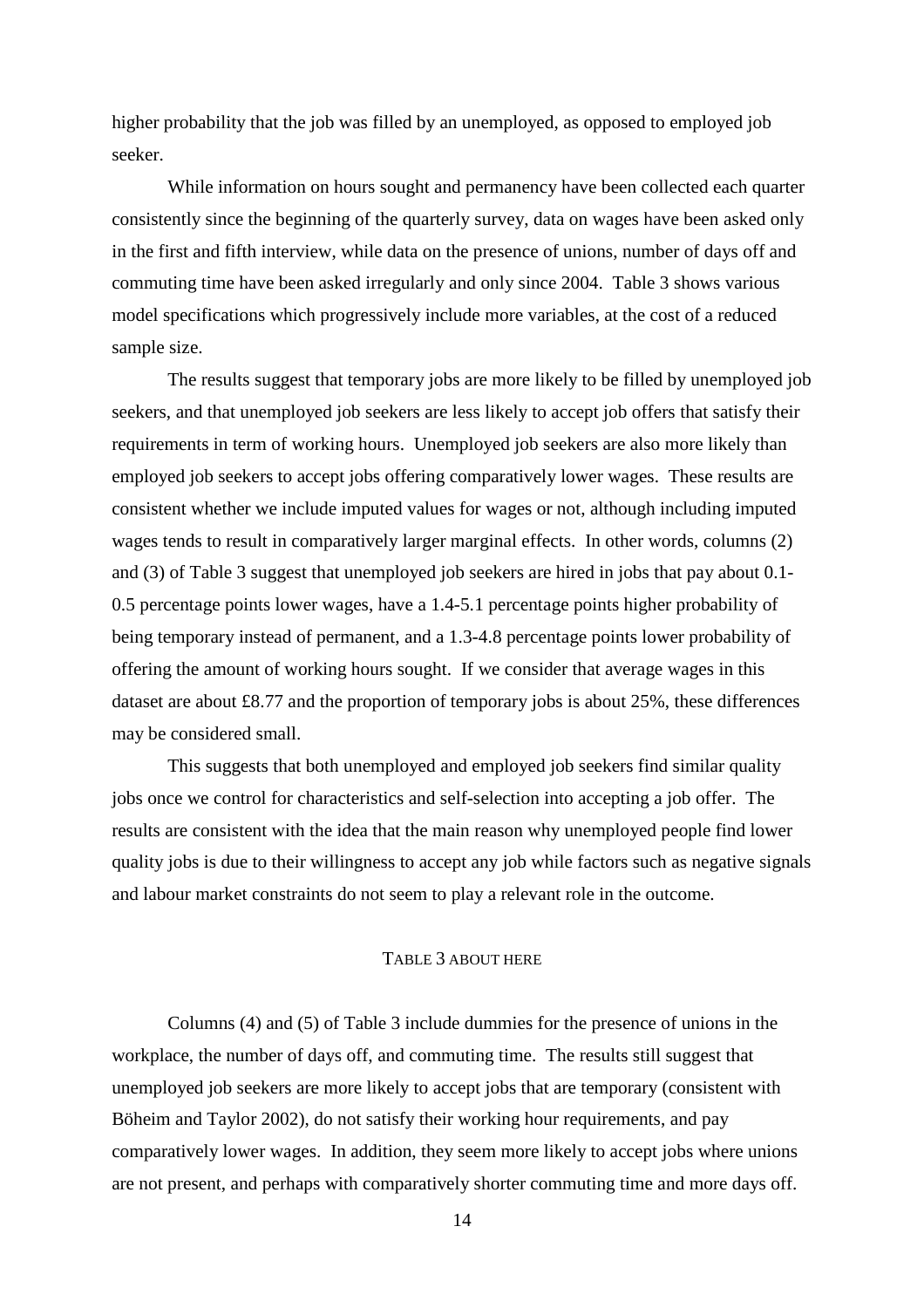Most of the marginal effects however, become statistically insignificant, and this is likely due to the small number of observations.

#### *5.3. Sensitivity*

The results are robust to changes in the variables included in the selection equations and in the main model. The first two columns of Table A2 in the Appendix show models that exclude education and the recession dummy from the selection equation and include them in the main model. The results are similar both in sign and in magnitude to those in Table 3. At the extreme, we can estimate a model in which all variables are included in the main model and there is no selection equation. Such a model, estimated using a probit, gives similar marginal effects for wages and larger marginal effect for the other two variables. In this case unemployed people have about 8-9 percentage points higher probability of being hired in temporary jobs, and 7-11 percentage points lower probability of being hired in jobs that satisfy their requirements in terms of working hours compared to employed job seekers. Such larger marginal effects are consistent with the previous conclusions that most of the difference in the quality of the job found by employed and unemployed job seekers is due to the pressure of accepting – any – job, even if it is of lower quality, rather than constraints imposed by the labour market. The larger differences for other job characteristics compared to wages suggest that the unemployed are less likely to trade-off wages for other job characteristics when evaluating job offers. This is consistent with the unemployed facing more financial constraints than employed job seekers. When such differences in jobacceptance behaviour are taken into account, the jobs found by the unemployed are of very similar quality than the job found by employed job seekers, thus suggesting little or no role of labour market constraints.

 As a second sensitivity analysis an alternative probit Heckman selection model is estimated, which partly accounts for individual unobserved heterogeneity in the selection equation. The results are shown in the last two columns of Table A2 of the Appendix and are generally consistent with those in Table 3. The main difference is an increase in the marginal effects, which are also more stable across specifications. Unemployed job seekers tend to be hired in jobs that pay on average about 1 percentage points lower wages, have a 12-14 percentage points higher probability of being temporary instead of permanent, and a 10 percentage points lower probability of offering the amount of working hours sought.

 Overall these results suggest that unemployed job seekers enter jobs that are of systematically lower quality than employed job seekers, but that the difference between the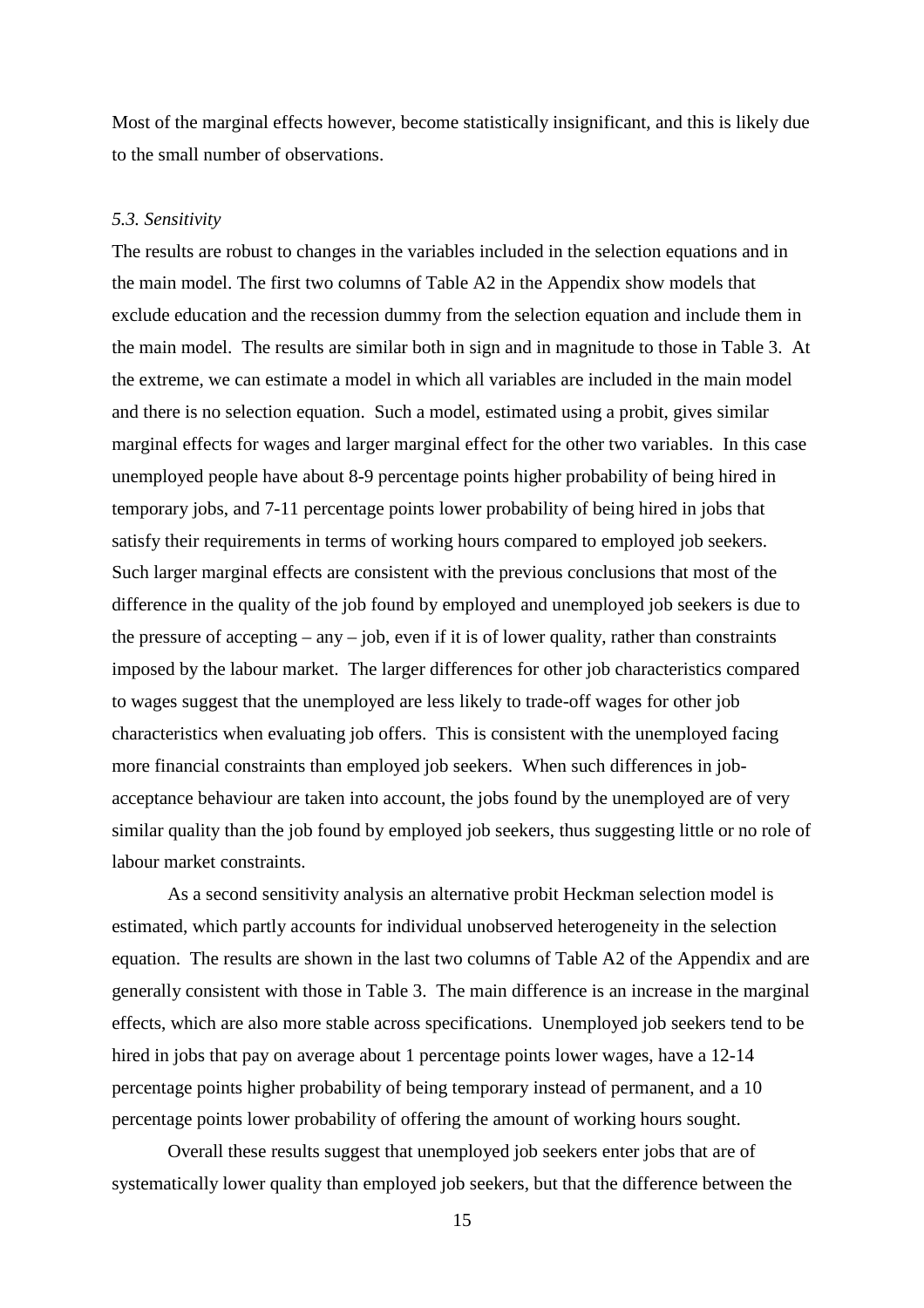two is tiny once we control for observed and unobserved characteristics, and for the probability of accepting a job offer.

#### *5.4. Differences by reason of job search*

While almost 60% of employed job seekers state that the main reason for searching for a new job is that they find some aspects of their job unsatisfactory, 14.3% search because their current job may soon come to an end (see Table 1). Similarly to the unemployed, employed job seekers who search because their job may soon come to an end may feel financial pressure to accept a job offer; however, similar to the other employed job seekers, they do not carry a negative signal of unemployment. Given the results in the previous section, the expectation is that the quality of the job found by employed job seekers who search because their job may soon come to an end will be the same as for other employed job seekers, while the job-finding rate should fall between that of the unemployed and that of employed searching for other reasons.

 Table 4 shows the probability of finding a job for (1) the unemployed compared to employed job seekers who search because their job may soon come to an end, and (2) employed who search because their job may soon come to an end compared to employed searching for any other reason. The reference group is unemployed in column (1) and employed job seekers who search for other reasons in column (2). Employed who search for other reasons are excluded from the model in column (1), while the unemployed are excluded from the model in column (2). The results suggest that employed job seekers who search because their job may soon come to an end have a similar probability of finding a job than the unemployed (column 1); the difference is statistically significant only at the 10% level. Employed job seekers who search because their job may soon come to an end are about 2.4 percentage points more likely to accept a job than employed job seekers who search for other reasons. The marginal effects of the other explanatory variables are consistent with those in Table 2.

#### TABLE 4 ABOUT HERE

 Table 5 focuses on the quality of the job found. While column (1) shows the results of a multinomial probit, not accounting for self-selection into accepting a job offer, the following columns show the results of Heckman selection models. The selection models compare the unemployed to employed job seekers searching because their job may soon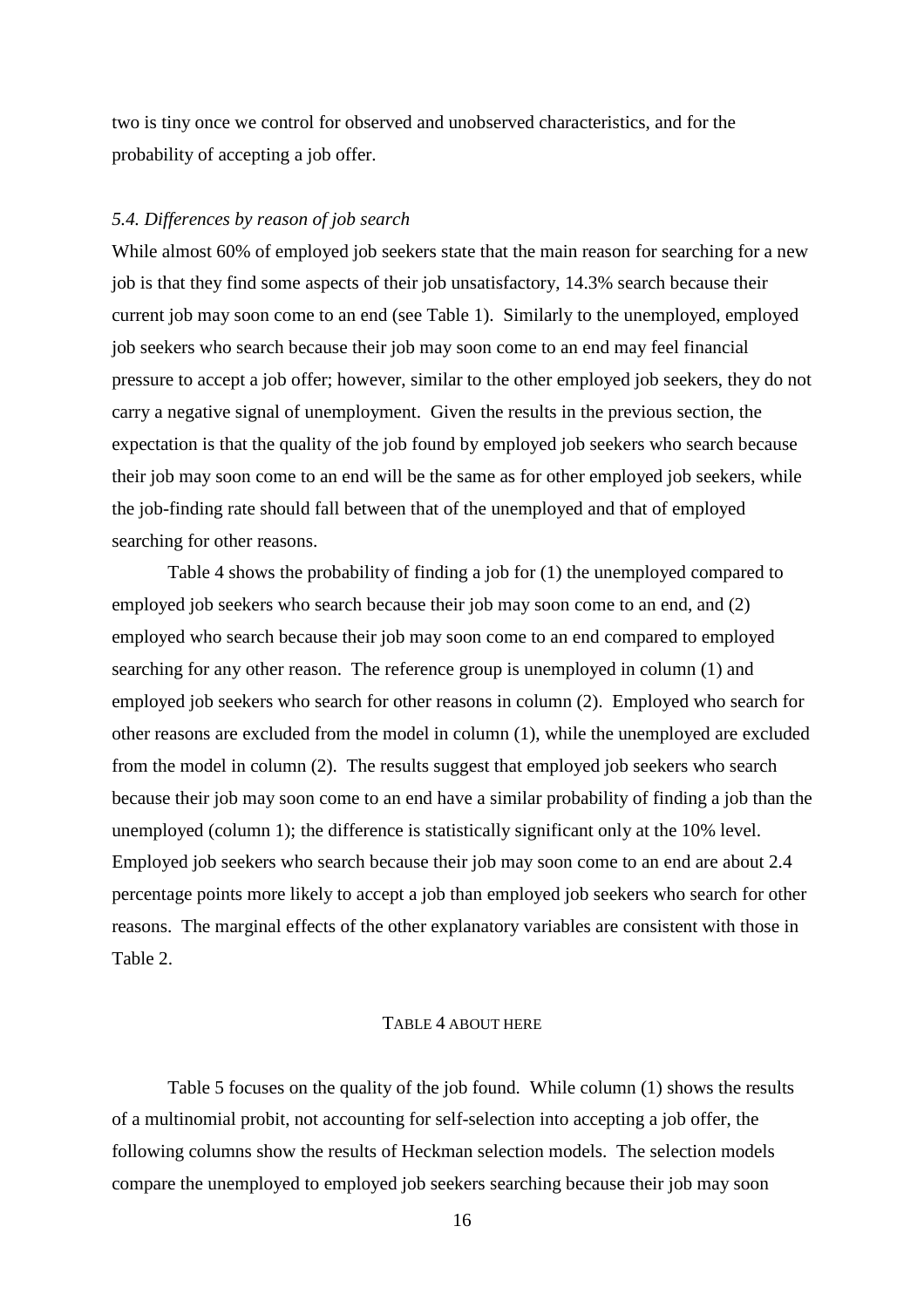come to an end (column 2) and employed job seekers searching because their job may soon come to an end to those searching for any other reason (column 3).

 The models suggest that, compared to the unemployed, employed job seekers who search because their job may soon come to an end are more likely to find jobs that meet their requirements in terms of working hours and that pay higher wages. However, there seem to be no difference in the probability of finding a temporary job. Compared to employed job seekers who search because their job may soon come to an end, those who search for any other reason are less likely to accept a temporary position, while there seem to be no differences in terms of actual working hours compared to what sought, and in terms of wages.

#### TABLE 5 ABOUT HERE

#### **6. Conclusions**

This paper compares job search outcomes of employed and unemployed job seekers. The aim is to analyse whether differences in outcomes are related to different behaviours and choices made by unemployed and employed job seekers instead of being dictated by the labour market (i.e. being due to signalling and to the presence of a dual labour market). The results indicate that unemployed people have a higher probability than employed job seekers of accepting a job offer, even after controlling for various individual and household characteristics and individual unobserved heterogeneity. After controlling for heterogeneity in the probability of finding a job, the results suggest that wages obtained by unemployed job seekers are comparatively lower than those obtained by employed job seekers, but the difference is small. Employed job seekers are also slightly more likely to obtain permanent jobs and jobs that satisfy their requirements in terms of working hours.

 Employed job seekers who search because their job may soon come to an end have the same probability of accepting a job offer than the unemployed, and this is higher than the probability for employed who search for other reasons. Nevertheless, they find jobs that are of the same quality (in terms of wages and working hours) than those found by other employed job seekers, and of better quality than jobs accepted by the unemployed. In terms of permanency, the employed who search because their job may soon come to an end are more similar to the unemployed than to other employed job seekers (in contrast with Booth et al. 2002).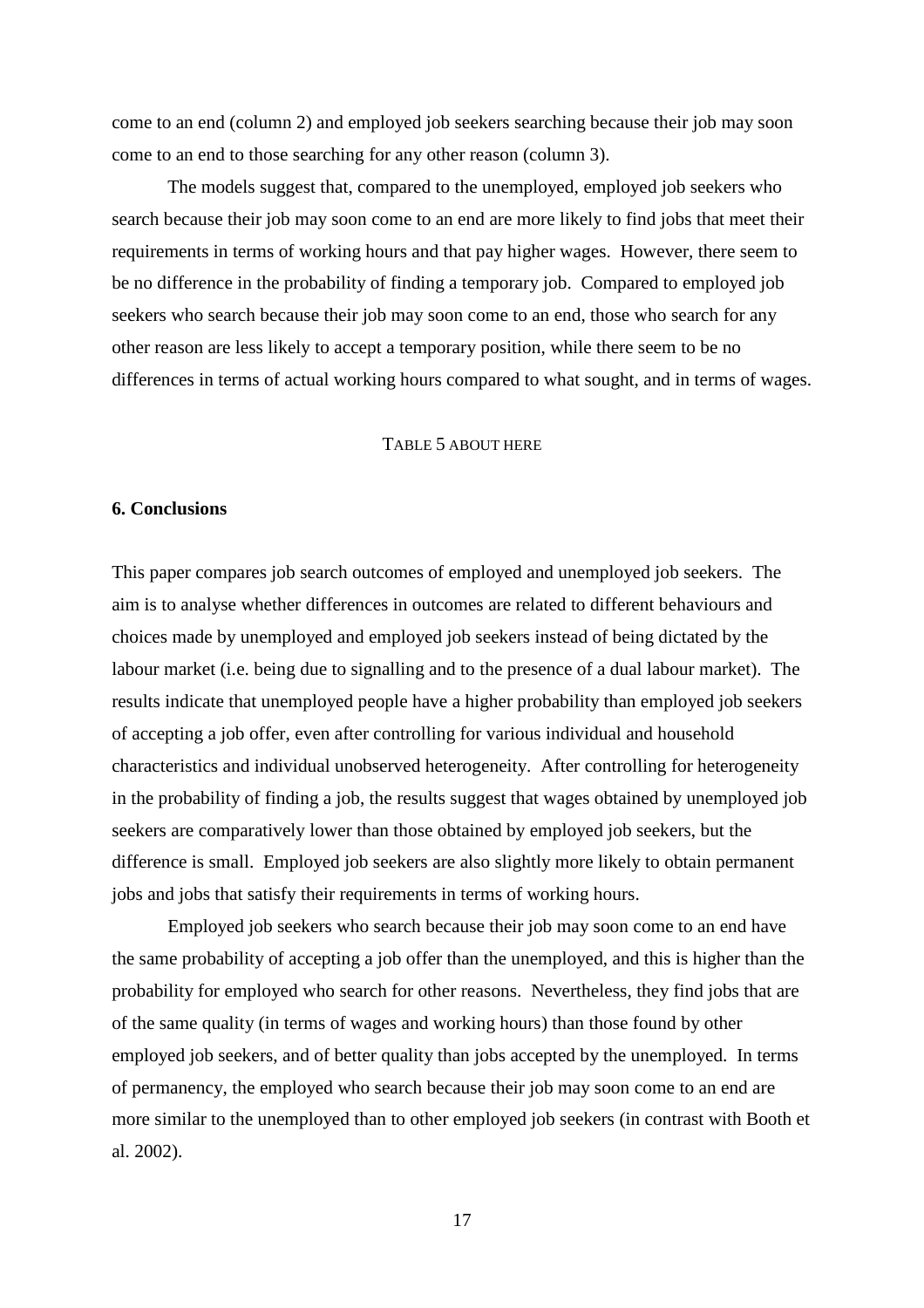Differences in job search outcomes between unemployed and employed job seekers are rather small once we control for observed and unobserved characteristics. This suggests that they may be due to differences in the pool of job offers that each job seeker considers acceptable. The unemployed may be subject to comparatively higher pressure to find a job: they accept jobs too quickly and accept worse quality jobs on average. Hence, the pressure that unemployed people may feel to accept any job may have a positive impact on their probability of finding a job, but also negative consequences on the quality of the job found and on subsequent (employment) careers. The results do not show evidence of the unemployed being channelled in a secondary labour market characterised by bad jobs.

 The results suggest that the unemployed may obtain good quality jobs, comparable to those found by employed job seekers, if they can afford to wait longer for a better job offer. This adds evidence that financial incentives such as unemployment and benefits may allow (certain types of) unemployed people to search for longer and obtain overall better and more stable jobs with positive net effects for welfare, consistent with Caliendo et al. (2013), van den Berg and Vikström (2014), Nekoei and Weber (2015).

#### **References**

- Arulampalam, W. (2001) Is Unemployment Really Scarring? Effects of Unemployment Experiences on Wages. *The Economic Journal* 111(475): F585-F606.
- Arulampalam, W., Gregg, P. and Gregory, M. (2001) Unemployment Scarring. *The Economic Journal* 111: F577-F584.
- Biewen, M. and Steffes, S. (2010) Unemployment Persistence: Is There Evidence for Stigma Effects? *Economics Letters* 106: 188-190.
- Blanchard, O.J. and Diamond, P.A. (1994) Ranking Employment Duration and Wages. *Review of Economic Studies* 61: 417–434.
- Blau, D.M. and Robins, P.K. (1990) Job Search Outcomes for the Employed and Unemployed. *Journal of Political Economy* 98(3): 637-655.
- Böheim, R. and Taylor, M.P. (2002) The Search for Success: Do the Unemployed Find Stable Employment? *Labour Economics* 9(6): 717-735.
- Bonhomme, S. and Jolivet, G. (2009) The Pervasive Absence of Compensating Differentials. *Journal of Applied Econometrics* 24: 763-795.
- Booth, A.L., Francesconi, M. and Frank, J. (2002) Temporary Jobs: Stepping Stones or Dead Ends? *The Economic Journal* 112(480): F189-F213.
- Caliendo, M., Tatsiramos, K. and Uhlendorff, A. (2013) Benefit Duration, Unemployment Duration and Job Match Quality: A Regression-Discontinuity Approach. *Journal of Applied Econometrics* 28: 604-627.
- Clark, A.E. (2003) Unemployment as a Social Norm: Psychological Evidence from Panel Data. *Journal of Labor Economics* 21(2): 323-351.
- Eriksson, S. and Gottfries, N. (2005) Ranking of Job Applicants, on-the-Job Search, and Persistent Unemployment. *Labour Economics* 12: 407-428.
- Eriksson, S. and Lagerstrom, J. (2006) Competition between Employed and Unemployed Job Applicants: Swedish Evidence. *Scandinavian Journal of Economics* 108(3): 373-396.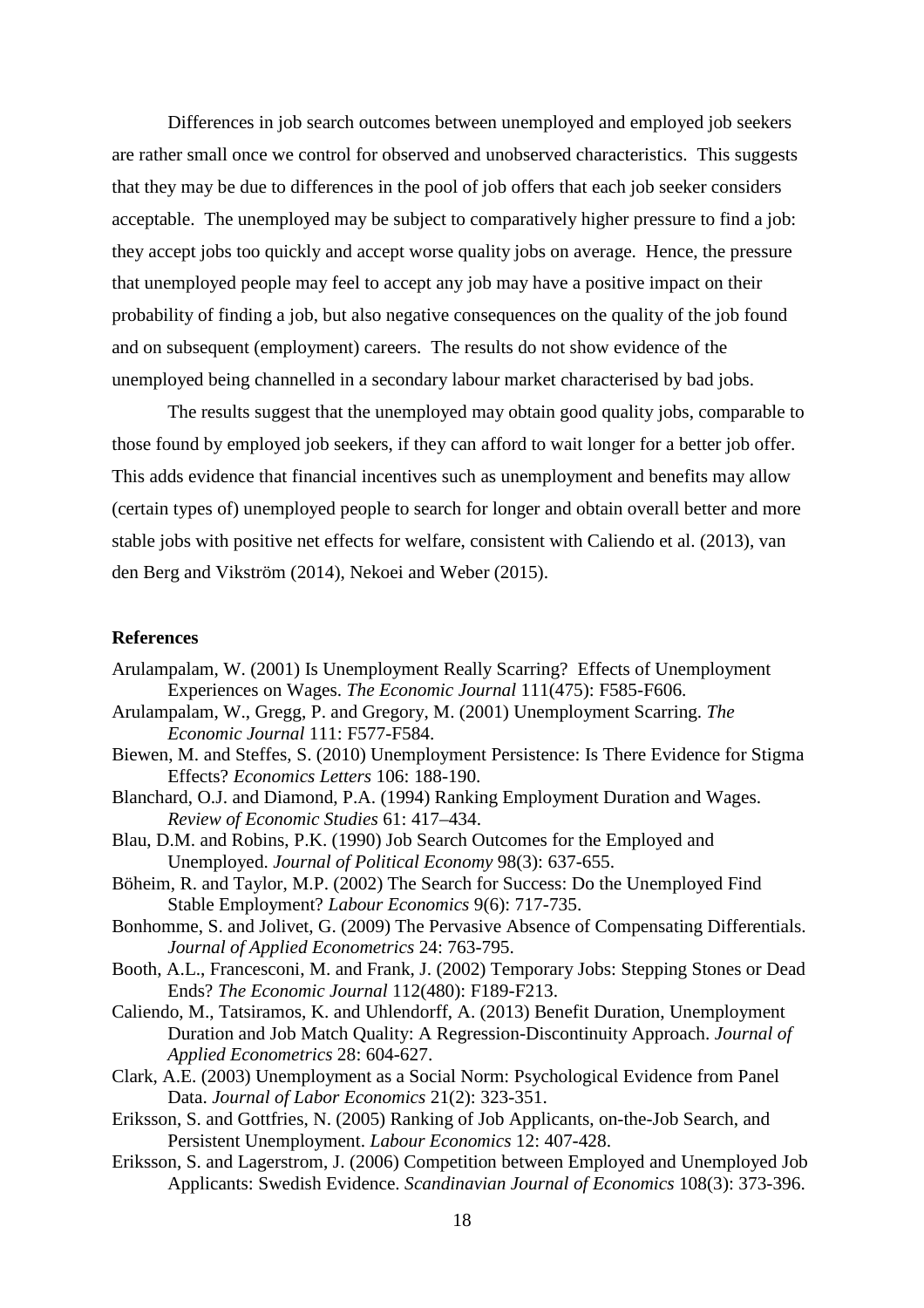- Gregg, P. and Tominey, E. (2005) The Wage Scar from Male Youth Unemployment. *Labour Economics* 12: 487-509.
- Gruetter, M. and Lalive, R. (2009) The Importance of Firms in Wage Determination. *Labour Economics* 16: 149-160.
- Gush, K., Scott, J. and Laurie, H. (2015) Household's Responses to Spousal Job Loss: 'All Change' or 'Carry on as Usual'? *Work Employment and Society* Forthcoming.
- Kuhn, P. and Mansour, H. (2014) Is Internet Job Search Still Ineffective? *The Economic Journal* 124: 1213-1233.
- Longhi, S. and Taylor, M. (2014) Employed and Unemployed Job Seekers and the Business Cycle. *Oxford Bulletin of Economics and Statistics* 76(4): 463-483.
- Mundlak, Y. (1978) On the Pooling of Time Series and Cross Section Data. *Econometrica* 46(1): 69-85.
- Nekoei, A. and Weber, A. (2015) Does Extending Unemployment Benefits Improve Job Quality?, IZA Discussion Paper No. 9034.
- Pissarides, C.A. (1994) Search Unemployment with on-the-Job Search. *Review of Economic Studies* 61: 457-475.
- Rogerson, R., Shimer, R. and Wright, R. (2005) Search-Theoretic Models of the Labor Market: A Survey. *Journal of Economic Literature* 43(December): 959-988.
- Sullivan, P. and To, T. (2014) Search and Nonwage Job Characteristics. *Journal of Human Resources* 49(2): 472-507.
- van de Ven, W.P. and van Praag, B.M. (1981) The Demand for Deductibles in Private Health Insurance. *Journal of Econometrics* 17: 229-252.
- van den Berg, G.J. and Vikström, J. (2014) Monitoring Job Offer Decisions, Punishments, Exit to Work, and Job Quality. *The Scandinavian Journal of Economics* 116(2): 284- 334.
- Weber, A. and Mahringer, H. (2008) Choice and Success of Job Search Methods. *Empirical Economics* 35: 153-178.
- Wooldridge, J.M. (2010) Correlated Random Effects Models with Unbalanced Panels, Department of Economics, Michigan State University.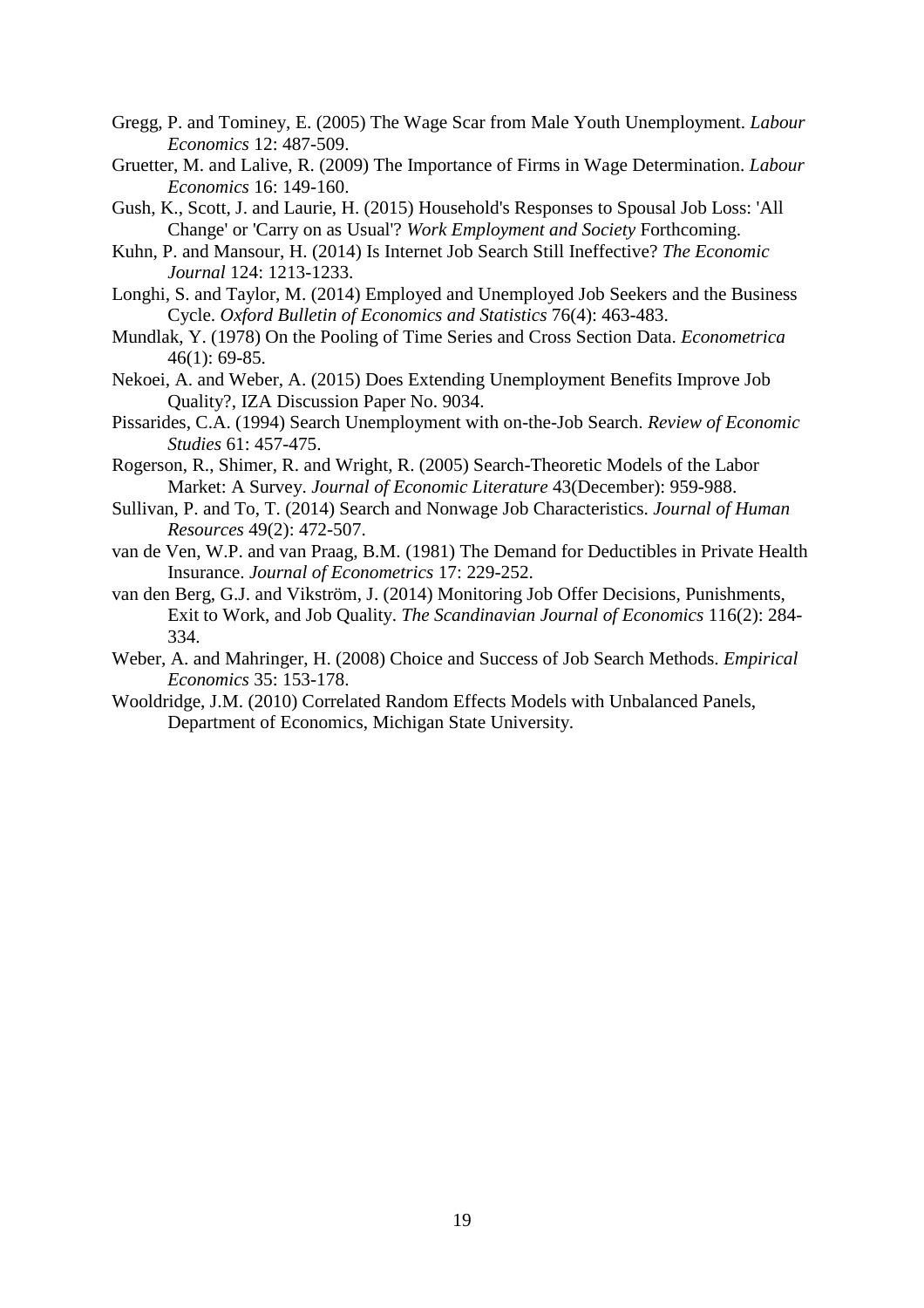### **Tables and figures**

|                                                        | Unemployed  | Employed    |
|--------------------------------------------------------|-------------|-------------|
|                                                        | job seekers | job seekers |
| <b>Number of Observations</b>                          | 45,809      | 43,952      |
| Main search method                                     |             |             |
| Job centres, private career offices etc.               | 0.385       | 0.146       |
| Ads in newspapers                                      | 0.407       | 0.644       |
| Direct approach employers                              | 0.085       | 0.073       |
| Ask friends/relatives                                  | 0.108       | 0.101       |
| Do anything else                                       | 0.015       | 0.036       |
| No. of search methods                                  | 4.7         | 3.3         |
| Reason for search on-the-job                           |             |             |
| Job may come to an end                                 |             | 0.143       |
| Pay unsatisfactory                                     |             | 0.263       |
| Other aspects of job unsatisfactory                    |             | 0.319       |
| Other reasons                                          |             | 0.275       |
| Searching 0-3 months                                   | 0.245       | 0.404       |
| Searching 3-12 months                                  | 0.314       | 0.337       |
| Searching $> 12$ months                                | 0.441       | 0.259       |
| Age                                                    | 40          | 38          |
| Children (18 or younger)                               | 0.246       | 0.354       |
| <b>Education</b> level                                 |             |             |
| NVQ level 4 and above                                  | 0.145       | 0.365       |
| NVQ level 3                                            | 0.216       | 0.228       |
| NVQ level 2 and below                                  | 0.228       | 0.236       |
| Other qualifications                                   | 0.155       | 0.109       |
| No qualifications                                      | 0.256       | 0.063       |
| Spouse information                                     |             |             |
| No spouse information                                  | 0.708       | 0.426       |
| Spouse has job (includes self-employed)                | 0.647       | 0.905       |
| Hourly wages employed spouse (£ when data available)   | 7.62        | 8.51        |
| Spouse has part-time job                               | 0.464       | 0.417       |
| Spouse has temporary job                               | 0.065       | 0.070       |
| <b>Outcomes of interest</b>                            |             |             |
| Proportion finding a job                               | 0.072       | 0.066       |
| Quality of the new job found (observations)            | (1,706)     | (2,043)     |
| Hourly wage $(f)$                                      | 7.70        | 9.66        |
| Temporary job                                          | 0.321       | 0.198       |
| Part/Full-time as desired                              | 0.910       | 0.952       |
| Commuting time in minutes (observations: $189 - 198$ ) | 28          | 36          |
| Unions at workplace (observations: $180 - 245$ )       | 0.383       | 0.424       |
| Number days off (observations: $179 - 240$ )           | 34          | 29          |

Table 1: Descriptive statistics for unemployed and employed job seekers

LFS 1993Q1–2010Q1 excluding Northern Ireland; wages deflated to 2010 prices using the Consumer Price Index (CPI).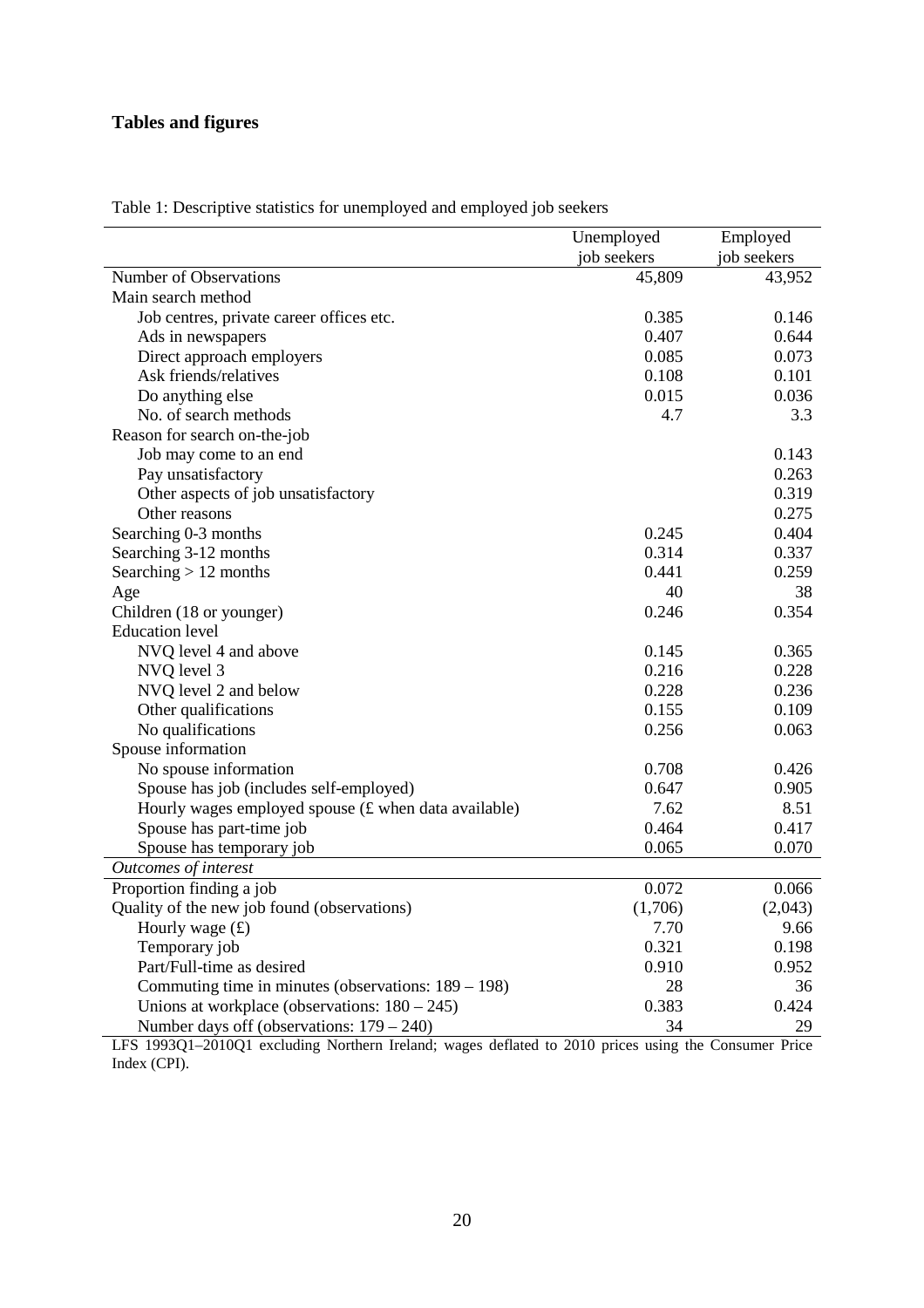|                                                              | (1)<br>Probability<br>of finding<br>a job | (2)<br>Probability<br>of finding<br>a job | (3)<br>Probability that<br>unemployed<br>seeker | (4)<br>Probability that<br>employed<br>job seeker |
|--------------------------------------------------------------|-------------------------------------------|-------------------------------------------|-------------------------------------------------|---------------------------------------------------|
|                                                              |                                           |                                           | finds a job                                     | finds a job                                       |
| Employed job seeker                                          | $-0.053*$                                 | $-0.285*$                                 |                                                 |                                                   |
|                                                              | (0.007)                                   | (0.022)                                   |                                                 |                                                   |
| Search method (ref: job centres, career offices etc.):       |                                           |                                           |                                                 |                                                   |
| Ads in newspapers                                            | $-0.004+$                                 | $-0.004$                                  | $-0.004$                                        | $-0.004$                                          |
|                                                              | (0.002)                                   | (0.004)                                   | (0.005)                                         | (0.008)                                           |
| Direct approach employers                                    | 0.005                                     | $-0.002$                                  | $-0.014+$                                       | 0.015                                             |
|                                                              | (0.003)                                   | (0.007)                                   | (0.006)                                         | (0.013)                                           |
| Ask friends/relatives                                        | 0.004                                     | $-0.001$                                  | $-0.007$                                        | 0.016                                             |
|                                                              | (0.003)                                   | (0.006)                                   | (0.007)                                         | (0.013)                                           |
| Do anything else                                             | $-0.002$                                  | 0.007                                     | 0.008                                           | $-0.012$                                          |
|                                                              | (0.005)                                   | (0.012)                                   | (0.017)                                         | (0.013)                                           |
| No. search methods                                           | $0.012*$                                  | $0.007*$                                  | $0.006*$                                        | $0.010*$                                          |
|                                                              | (0.000)                                   | (0.001)                                   | (0.001)                                         | (0.001)                                           |
| Reason for search on-the-job (ref: unemployed/other reasons) |                                           |                                           |                                                 |                                                   |
| Job may come to an end                                       | $0.083*$                                  | $0.076*$                                  |                                                 | $0.036*$                                          |
|                                                              | (0.011)                                   | (0.024)                                   |                                                 | (0.012)                                           |
| Pay unsatisfactory                                           | $0.042*$                                  | $0.038 +$                                 |                                                 | 0.009                                             |
|                                                              | (0.009)                                   | (0.018)                                   |                                                 | (0.008)                                           |
| Other aspects of job unsatisfactory                          | $0.041*$                                  | $0.038 +$                                 |                                                 | 0.007                                             |
|                                                              | (0.009)                                   | (0.018)                                   |                                                 | (0.008)                                           |
| Other reasons                                                | $0.042*$                                  | 0.028                                     |                                                 |                                                   |
|                                                              | (0.009)                                   | (0.017)                                   |                                                 |                                                   |
| Searching 3-12 months                                        | $-0.024*$                                 | $0.046*$                                  | $0.074*$                                        | $0.027*$                                          |
|                                                              | (0.002)                                   | (0.004)                                   | (0.007)                                         | (0.006)                                           |
| Searching $> 12$ months                                      | $-0.060*$                                 | $0.095*$                                  | $0.168*$                                        | $0.049*$                                          |
|                                                              | (0.002)                                   | (0.009)                                   | (0.015)                                         | (0.011)                                           |
| Age (10 years)                                               | $-0.003*$                                 | 0.003                                     | 0.022                                           | $-0.013$                                          |
|                                                              | (0.001)                                   | (0.013)                                   | (0.016)                                         | (0.025)                                           |
| Children (18 or younger)                                     | $-0.001$                                  | $-0.006$                                  | $-0.022$                                        | 0.019                                             |
|                                                              | (0.002)                                   | (0.013)                                   | (0.014)                                         | (0.021)                                           |
| Education level (ref: NVQ level 4 and above)                 |                                           |                                           |                                                 |                                                   |
| NVQ level 3                                                  | $-0.000$                                  | 0.013                                     | 0.006                                           | 0.035                                             |
|                                                              | (0.002)                                   | (0.015)                                   | (0.018)                                         | (0.028)                                           |
| NVQ level 2 and below                                        | 0.000                                     | 0.009                                     | $-0.000$                                        | 0.034                                             |
|                                                              | (0.002)                                   | (0.016)                                   | (0.018)                                         | (0.031)                                           |
| Other qualifications                                         | $-0.001$                                  | 0.006                                     | 0.003                                           | 0.027                                             |
|                                                              | (0.003)                                   | (0.016)                                   | (0.019)                                         | (0.033)                                           |
| No qualifications                                            | $-0.020*$                                 | $-0.001$                                  | $-0.001$                                        | 0.003                                             |
|                                                              | (0.003)                                   | (0.016)                                   | (0.019)                                         | (0.031)                                           |
| Spouse information                                           |                                           |                                           |                                                 |                                                   |
| No spouse information                                        | $-0.018*$                                 | $-0.020$                                  | 0.003                                           | $-0.039$                                          |
|                                                              | (0.003)                                   | (0.017)                                   | (0.020)                                         | (0.026)                                           |
| Spouse has job                                               | $0.012*$                                  | $-0.028$                                  | $-0.017$                                        | $-0.027$                                          |
|                                                              | (0.004)                                   | (0.014)                                   | (0.019)                                         | (0.024)                                           |
| Hourly wages employed spouse                                 | $-0.000$                                  | $-0.000$                                  | $-0.000$                                        | 0.000                                             |
|                                                              | (0.000)                                   | (0.001)                                   | (0.002)                                         | (0.001)                                           |
| Spouse has part-time job                                     | 0.003                                     | $0.031+$                                  | 0.042                                           | 0.020                                             |
|                                                              | (0.003)                                   | (0.016)                                   | (0.029)                                         | (0.019)                                           |

| Table 2: Determinants of unemployed and employed job seekers finding a job |  |  |  |
|----------------------------------------------------------------------------|--|--|--|
|                                                                            |  |  |  |
|                                                                            |  |  |  |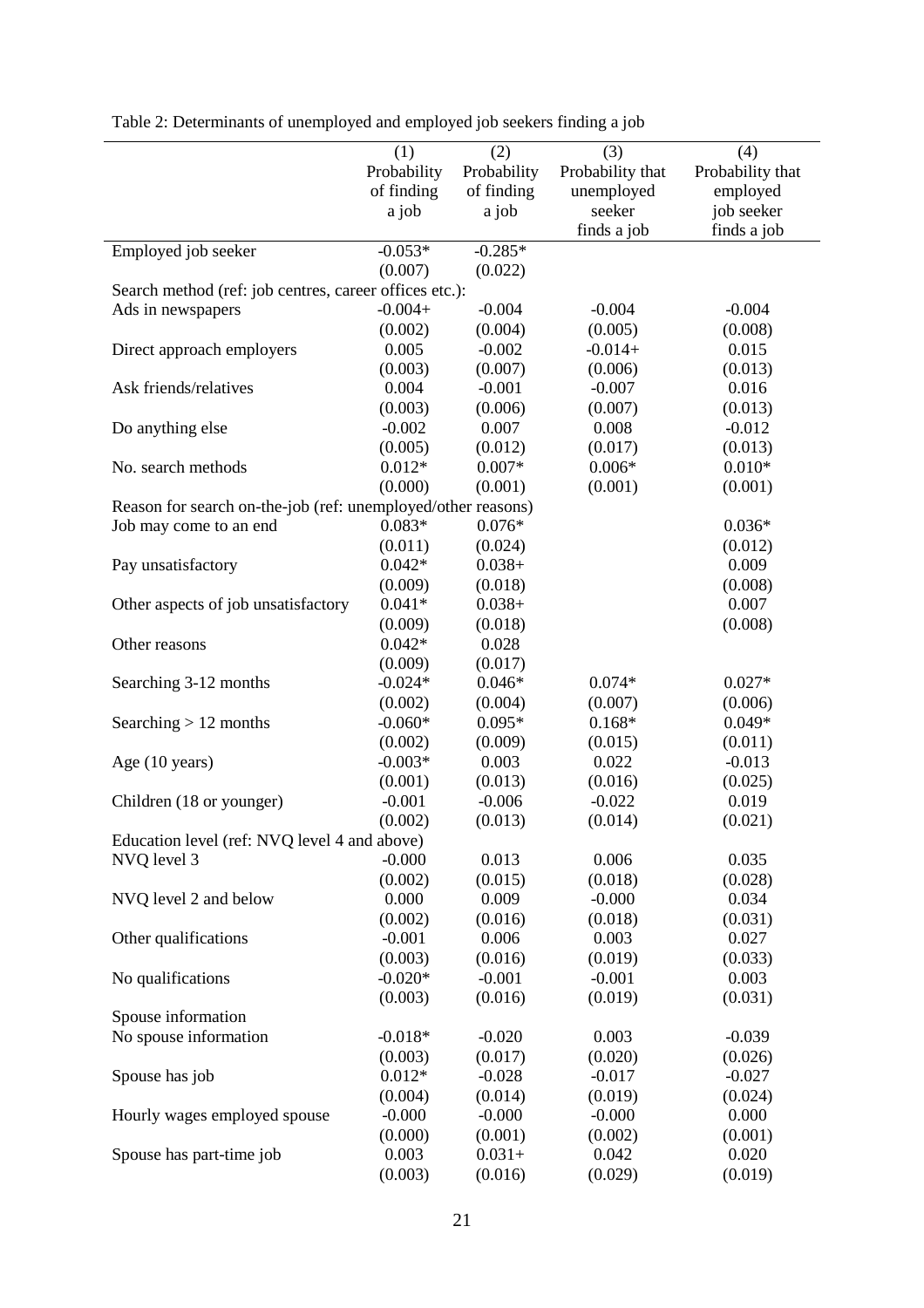| Spouse has temporary job        | $-0.016*$ | $-0.022+$ | $-0.011$ | $-0.025+$ |
|---------------------------------|-----------|-----------|----------|-----------|
|                                 | (0.004)   | (0.011)   | (0.019)  | (0.012)   |
| Recession                       | $-0.157*$ | $-0.150*$ |          |           |
|                                 | (0.001)   | (0.003)   |          |           |
| Recession * Employed job seeker | $-0.017*$ | $-0.033*$ |          |           |
|                                 | (0.005)   | (0.008)   |          |           |
| Unobserved heterogeneity        | no        | yes       | yes      | yes       |
| Log likelihood                  | $-20857$  | $-19932$  | $-10332$ | -9949     |
| <b>Observations</b>             | 89,761    | 89,761    | 45,809   | 43,952    |

Marginal effects of probit model (column 1) and of correlated random effect probit models (columns 2-4); dependent variable  $= 1$  if job seeker entered a (new) job by the subsequent quarter, and  $= 0$  otherwise; standard errors in parenthesis are clustered by individuals in column (1). Other explanatory variables: dummies for government office region, year, quarter, and mean of the time-varying covariates (columns 2-4).

 $+$  Significant at 5%,  $*$  Significant at 1%.

| Characteristics of accepted job   | (1)       | (2)       | (3)       | (4)       | (5)       |
|-----------------------------------|-----------|-----------|-----------|-----------|-----------|
| Wage $(f$ per hour)               |           | $-0.005*$ | $-0.001*$ | $-0.003+$ | $-0.002$  |
|                                   |           | (0.001)   | (0.000)   | (0.001)   | (0.001)   |
| Temporary                         | $0.037*$  | $0.051*$  | $0.014*$  | 0.039     | 0.012     |
|                                   | (0.004)   | (0.009)   | (0.004)   | (0.020)   | (0.015)   |
| Working hrs same as sought        | $-0.034*$ | $-0.048*$ | $-0.013*$ | $-0.029$  | $-0.029$  |
|                                   | (0.005)   | (0.011)   | (0.004)   | (0.030)   | (0.022)   |
| Commuting time (in 10 minutes)    |           |           |           |           | $-0.003$  |
|                                   |           |           |           |           | (0.002)   |
| Presence of unions                |           |           |           | $-0.022$  | $-0.003$  |
|                                   |           |           |           | (0.019)   | (0.013)   |
| Number of days off                |           |           |           | 0.001     | 0.000     |
|                                   |           |           |           | (0.000)   | (0.000)   |
|                                   |           |           |           |           |           |
| Imputed values                    | no        | yes       | no        | yes       | yes       |
| Log likelihood (full model)       | $-2195$   | $-14921$  | $-6335$   | $-1881$   | $-1244$   |
| LR test of indep. eqns. (rho = 0) | 297.14*   | $101.70*$ | 74.20*    | $23.61*$  | $20.10*$  |
| <b>Observations</b>               | 6,165     | 3,749     | 1,272     | 419       | 252       |
| Time                              | 1992-2010 | 1992-2010 | 1992-2010 | 2004-2010 | 2004-2010 |

Table 3: Quality of the job found by unemployed and employed job seekers

Marginal effects of Heckman selection probit models; dependent variable  $= 1$  if person hired in the job was unemployed, and = 0 if it was an employed job seeker; see Table A1, columns 1-5 for self-selection equation. + Significant at 5%, \* Significant at 1%. Standard errors in parenthesis.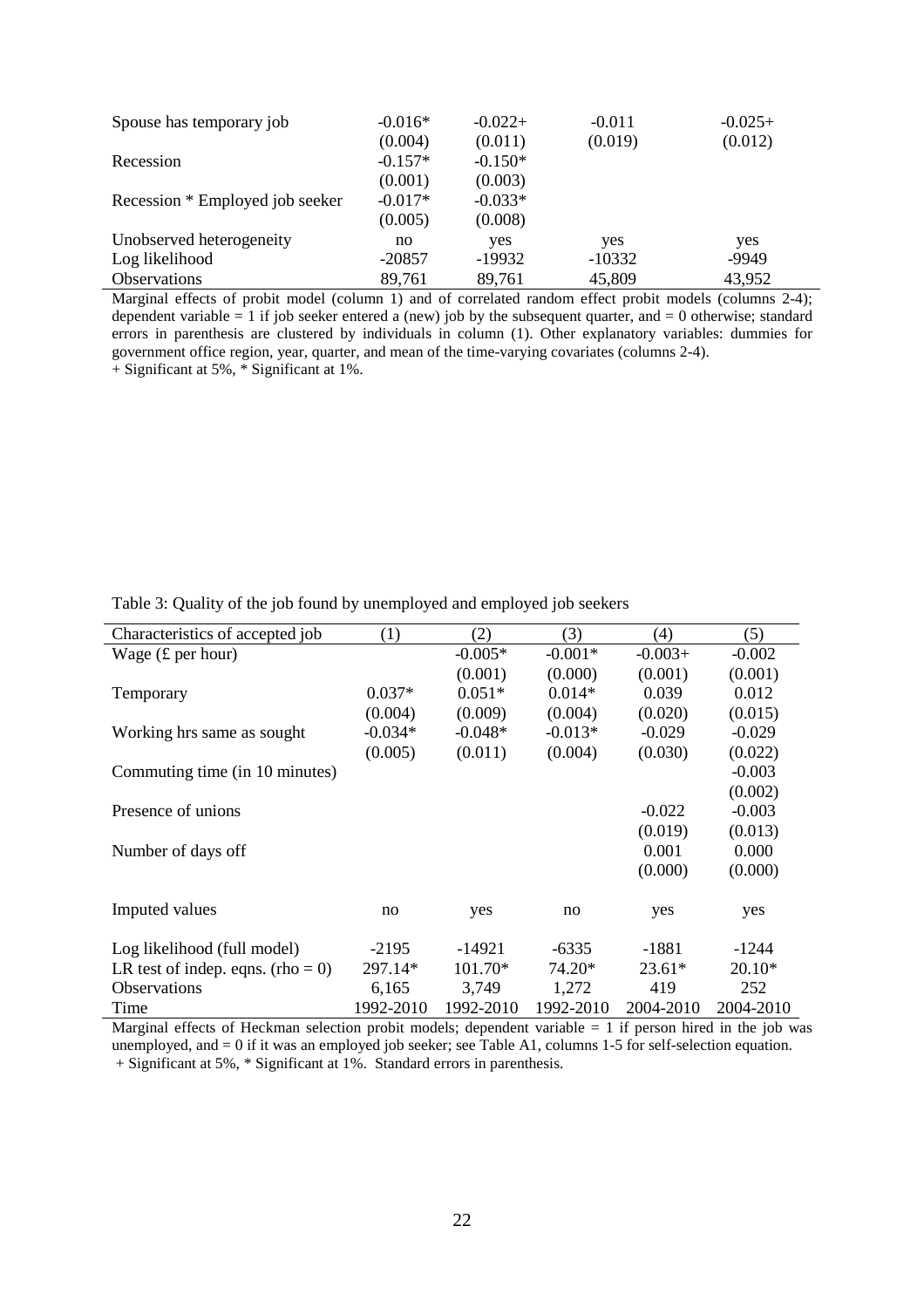|                                                        | (1)                 | (2)                  |
|--------------------------------------------------------|---------------------|----------------------|
|                                                        | Reference:          | Reference:           |
|                                                        | unemployed          | Employed searching   |
|                                                        |                     | for any other reason |
| Employed searching because job may soon come to an end | $-0.005$            | $0.024*$             |
|                                                        | (0.003)             | (0.004)              |
| Search method (ref: job centres, career offices etc.): |                     |                      |
| Ads in newspapers                                      | $-0.007$            | $-0.004$             |
|                                                        | (0.005)             | (0.007)              |
| Direct approach employers                              | $-0.015+$           | 0.013                |
|                                                        | (0.007)             | (0.013)              |
| Ask friends/relatives                                  | $-0.006$            | 0.015                |
|                                                        | (0.007)             | (0.013)              |
|                                                        | 0.010               | $-0.007$             |
| Do anything else                                       |                     |                      |
|                                                        | (0.018)<br>$0.010*$ | (0.013)              |
| No. search methods                                     |                     | $0.010*$             |
|                                                        | (0.001)             | (0.001)              |
| Searching 3-12 months                                  | $0.050*$            | $0.019*$             |
|                                                        | (0.006)             | (0.006)              |
| Searching $> 12$ months                                | $0.103*$            | $0.041*$             |
|                                                        | (0.012)             | (0.011)              |
| Age (10 years)                                         | 0.006               | $-0.027$             |
|                                                        | (0.016)             | (0.022)              |
| Children (18 or younger)                               | $-0.022$            | 0.018                |
|                                                        | (0.015)             | (0.021)              |
| Education level (ref: NVQ level 4 and above)           |                     |                      |
| NVQ level 3                                            | 0.009               | 0.043                |
|                                                        | (0.019)             | (0.030)              |
| NVQ level 2 and below                                  | $-0.001$            | 0.040                |
|                                                        | (0.019)             | (0.032)              |
| Other qualifications                                   | 0.007               | 0.035                |
|                                                        | (0.021)             | (0.035)              |
| No qualifications                                      | $-0.003$            | 0.004                |
|                                                        | (0.020)             | (0.029)              |
| Spouse information                                     |                     |                      |
| No spouse information                                  | $-0.003$            | $-0.035$             |
|                                                        | (0.021)             | (0.027)              |
| Spouse has job                                         | $-0.019$            | $-0.023$             |
|                                                        | (0.019)             | (0.020)              |
| Hourly wages employed spouse                           | $-0.001$            | 0.000                |
|                                                        | (0.002)             | (0.001)              |
| Spouse has part-time job                               | 0.038               | 0.017                |
|                                                        | (0.029)             | (0.019)              |
|                                                        |                     |                      |
| Spouse has temporary job                               | $-0.019$            | $-0.020$             |
|                                                        | (0.017)             | (0.012)              |
|                                                        |                     |                      |
| Log likelihood                                         | $-10991$            | $-7894$              |
| Observations                                           | 49,330              | 37,973               |

Table 4: Determinants of the probability of finding a job, by reason of search

Marginal effects of correlated random effect probit models; dependent variable = 1 if job seeker entered a (new) job by the subsequent quarter, and = 0 otherwise; standard errors in parenthesis. Other explanatory variables: dummies for government office region, year, quarter, and mean of the time-varying covariates.

+ Significant at 5%, \* Significant at 1%.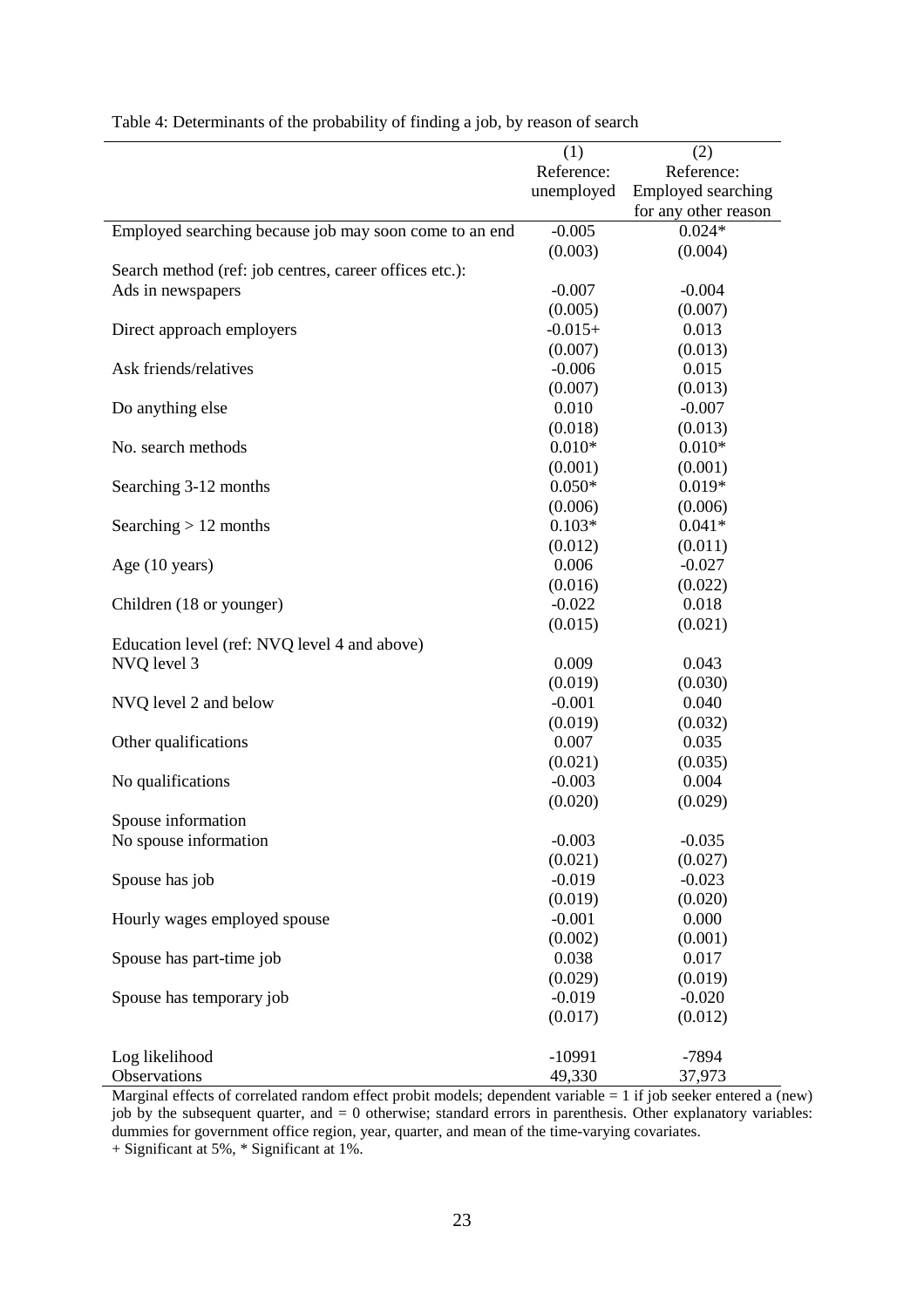|                                   |                       | (1)              | (2)         | (3)              |
|-----------------------------------|-----------------------|------------------|-------------|------------------|
|                                   |                       | Ref: unemployed  | Ref:        | Ref: Employed    |
|                                   |                       |                  | unemployed  | any other reason |
|                                   | Employed              | Employed         | Employed    | Employed         |
| Characteristics of accepted job   | job may end           | any other reason | job may end | job may end      |
| Wage $(f$ per hour)               | $0.005*$<br>$0.002+$  |                  | $0.002*$    | 0.001            |
|                                   | (0.001)<br>(0.001)    |                  | (0.001)     | (0.001)          |
| Temporary                         | $0.054*$<br>$-0.139*$ |                  | 0.002       | $0.212*$         |
|                                   | (0.012)               | (0.016)          | (0.005)     | (0.030)          |
| Working hrs same as sought        | 0.039                 | 0.035            | $0.022*$    | 0.035            |
|                                   | (0.024)               | (0.030)          |             | (0.054)          |
| Log likelihood (full model)       | $-6617$               |                  | -9184       | $-9060$          |
| LR test of indep. eqns. (rho = 0) |                       |                  |             | $8.26*$          |
| <b>Observations</b>               |                       | 6,999            | 2,182       | 2,043            |

Table 5: Quality of the job found by unemployed and employed job seekers, by reason for on-the-job search

Marginal effects of multinomial probit (column 1) and of probit Heckman selection models (columns 2 and 3); see Table A1, columns 6-7 for self-selection equation. Other explanatory variables in the multinomial probit are the same as in the self-selection equation in the probit Heckman selection models.

+ Significant at 5%, \* Significant at 1%. Standard errors in parenthesis.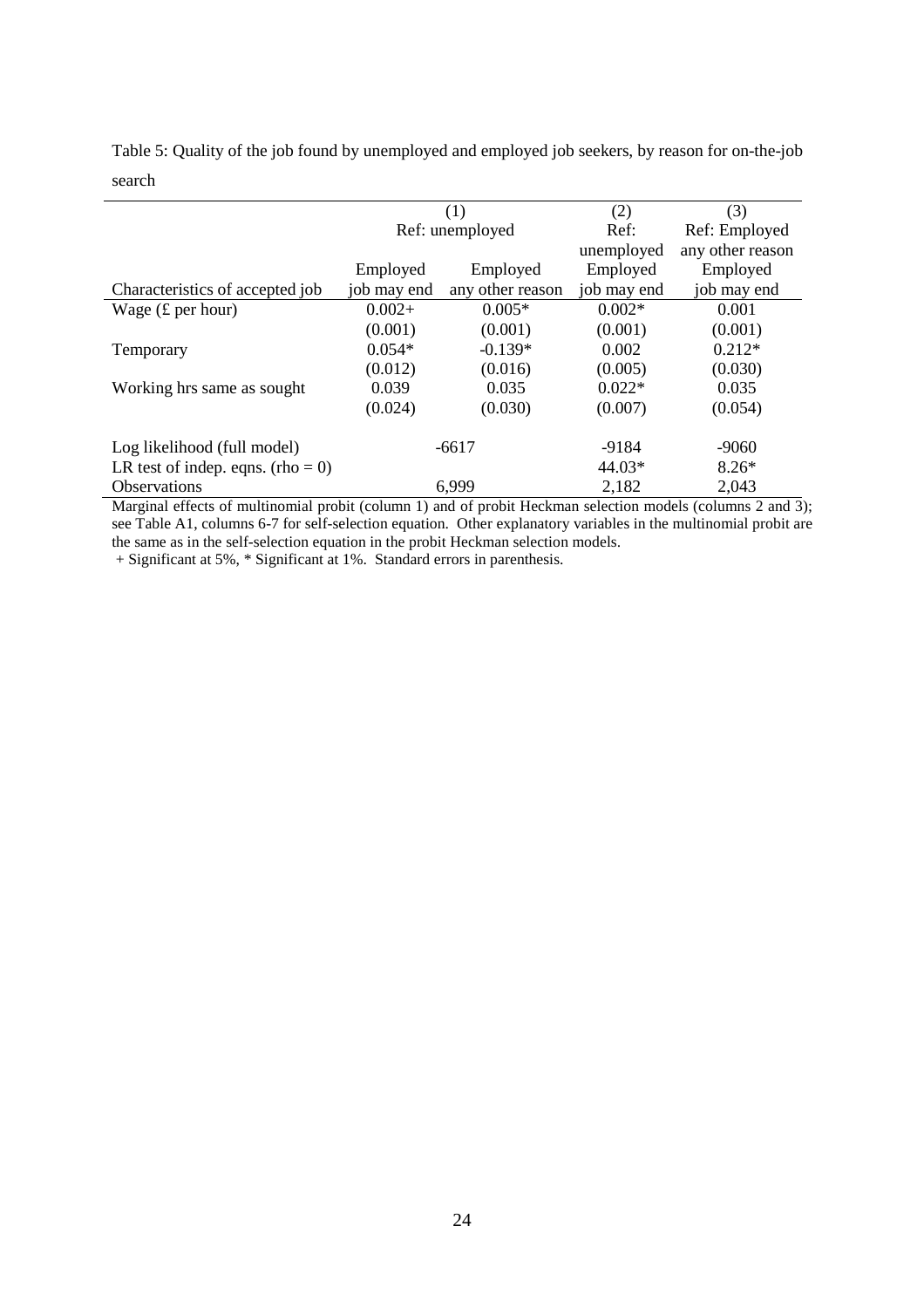|                                                        | (1)                                 | (2)       | (3)       | (4)       | (5)                                                         | (6)                                                                               | (7)                         |
|--------------------------------------------------------|-------------------------------------|-----------|-----------|-----------|-------------------------------------------------------------|-----------------------------------------------------------------------------------|-----------------------------|
|                                                        | Unemployed and employed job seekers |           |           |           | Unemployed and<br>employed job seekers<br>searching because | Employed job seekers<br>searching because job may end<br>and employed job seekers |                             |
| Characteristics of accepted job                        |                                     |           |           |           |                                                             | job may come to an end                                                            | searching for other reasons |
| Search method (ref: job centres, career offices etc.): |                                     |           |           |           |                                                             |                                                                                   |                             |
| Ads in newspapers                                      | $-0.138*$                           | $-0.109*$ | $-0.136*$ | $-0.030$  | 0.003                                                       | $-0.157*$                                                                         | 0.047                       |
|                                                        | (0.016)                             | (0.020)   | (0.028)   | (0.057)   | (0.068)                                                     | (0.025)                                                                           | (0.028)                     |
| Direct approach employers                              | $-0.068*$                           | $-0.059$  | $-0.126*$ | 0.017     | $-0.009$                                                    | $-0.125*$                                                                         | $0.125*$                    |
|                                                        | (0.025)                             | (0.032)   | (0.045)   | (0.101)   | (0.126)                                                     | (0.040)                                                                           | (0.041)                     |
| Ask friends/relatives                                  | $-0.071*$                           | $-0.081*$ | $-0.102+$ | 0.040     | 0.041                                                       | $-0.140*$                                                                         | 0.067                       |
|                                                        | (0.024)                             | (0.031)   | (0.042)   | (0.093)   | (0.114)                                                     | (0.038)                                                                           | (0.040)                     |
| Do anything else                                       | $-0.144*$                           | $-0.147*$ | $-0.172+$ | $-0.137$  | $-0.207$                                                    | $-0.227*$                                                                         | 0.009                       |
|                                                        | (0.043)                             | (0.055)   | (0.079)   | (0.159)   | (0.209)                                                     | (0.074)                                                                           | (0.065)                     |
| No. search methods                                     | $0.139*$                            | $0.140*$  | $0.136*$  | $0.127*$  | $0.134*$                                                    | $0.186*$                                                                          | $0.042*$                    |
|                                                        | (0.004)                             | (0.004)   | (0.006)   | (0.011)   | (0.014)                                                     | (0.006)                                                                           | (0.006)                     |
| Searching 3-12 months                                  | $-0.131*$                           | $-0.146*$ | $-0.096*$ | $-0.114+$ | $-0.010$                                                    | $-0.195*$                                                                         | $-0.163*$                   |
|                                                        | (0.015)                             | (0.019)   | (0.026)   | (0.050)   | (0.059)                                                     | (0.024)                                                                           | (0.024)                     |
| Searching $> 12$ months                                | $-0.429*$                           | $-0.452*$ | $-0.356*$ | $-0.443*$ | $-0.363*$                                                   | $-0.523*$                                                                         | $-0.485*$                   |
|                                                        | (0.020)                             | (0.024)   | (0.033)   | (0.069)   | (0.081)                                                     | (0.029)                                                                           | (0.030)                     |
| Age (10 years)                                         | $0.018*$                            | $0.029*$  | 0.014     | $0.056*$  | 0.045                                                       | $0.084*$                                                                          | $-0.039*$                   |
|                                                        | (0.006)                             | (0.008)   | (0.011)   | (0.021)   | (0.025)                                                     | (0.010)                                                                           | (0.011)                     |
| Children (18 or younger)                               | $-0.023$                            | 0.017     | 0.000     | $-0.008$  | $-0.066$                                                    | 0.005                                                                             | $-0.001$                    |
|                                                        | (0.016)                             | (0.020)   | (0.029)   | (0.054)   | (0.065)                                                     | (0.026)                                                                           | (0.026)                     |
| Education level (ref: NVQ level 4 and above)           |                                     |           |           |           |                                                             |                                                                                   |                             |
| NVQ level 3                                            | $0.062*$                            | 0.004     | 0.011     | $-0.085$  | $-0.133$                                                    | $-0.003$                                                                          | $-0.071+$                   |
|                                                        | (0.019)                             | (0.023)   | (0.033)   | (0.070)   | (0.083)                                                     | (0.030)                                                                           | (0.029)                     |
| NVQ level 2 and below                                  | $0.081*$                            | 0.007     | $-0.025$  | $-0.051$  | $-0.089$                                                    | 0.039                                                                             | $-0.044$                    |
|                                                        | (0.019)                             | (0.023)   | (0.033)   | (0.056)   | (0.066)                                                     | (0.030)                                                                           | (0.029)                     |
| Other qualifications                                   | $0.089*$                            | $-0.012$  | 0.028     | $-0.215+$ | $-0.369*$                                                   | 0.006                                                                             | $-0.087+$                   |
|                                                        | (0.023)                             | (0.028)   | (0.039)   | (0.088)   | (0.114)                                                     | (0.036)                                                                           | (0.036)                     |
| No qualifications                                      | 0.027                               | $-0.143*$ | $-0.165*$ | $-0.314*$ | $-0.265+$                                                   | $-0.062$                                                                          | $-0.428*$                   |
|                                                        | (0.024)                             | (0.032)   | (0.045)   | (0.102)   | (0.116)                                                     | (0.038)                                                                           | (0.047)                     |
| Spouse information                                     |                                     |           |           |           |                                                             |                                                                                   |                             |

Table A1: Selection model for quality of the job found by unemployed and employed job seekers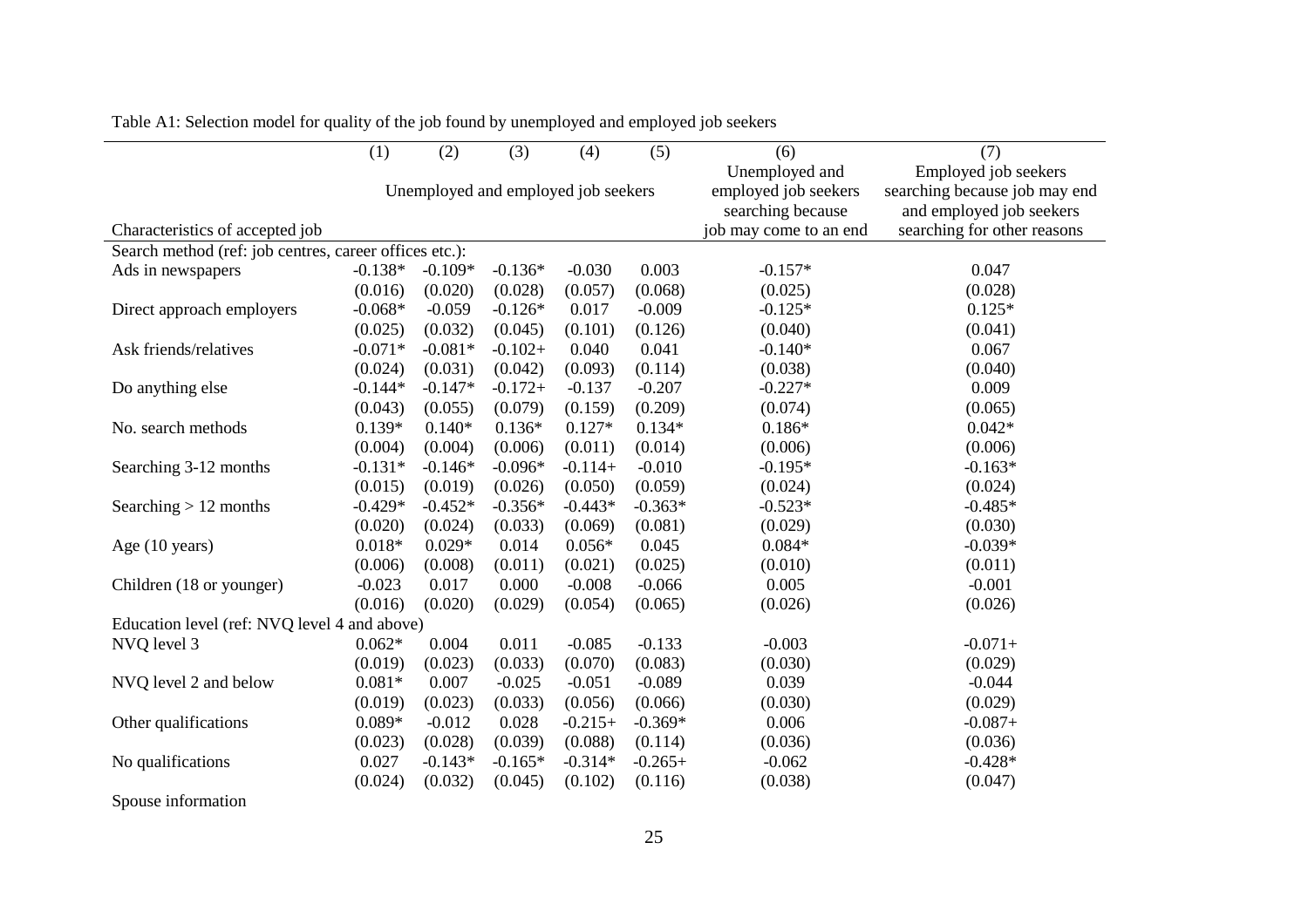| No spouse information            | $-0.148*$ | $-0.114*$ | $-0.036$ | $-0.249+$ | $-0.314*$ | $-0.117*$ | $-0.101+$ |
|----------------------------------|-----------|-----------|----------|-----------|-----------|-----------|-----------|
|                                  | (0.026)   | (0.034)   | (0.046)  | (0.103)   | (0.117)   | (0.040)   | (0.048)   |
| Spouse has job                   | $-0.128*$ | $-0.009$  | $-0.028$ | 0.013     | $-0.032$  | $-0.081$  | $0.302*$  |
|                                  | (0.033)   | (0.040)   | (0.058)  | (0.111)   | (0.129)   | (0.049)   | (0.054)   |
| Hourly wages employed spouse     | $-0.001$  | 0.002     | $-0.002$ | 0.005     | 0.002     | 0.002     | $-0.004$  |
|                                  | (0.002)   | (0.002)   | (0.004)  | (0.004)   | (0.005)   | (0.003)   | (0.003)   |
| Spouse has part-time job         | 0.013     | 0.026     | 0.032    | 0.057     | 0.049     | 0.036     | 0.028     |
|                                  | (0.022)   | (0.026)   | (0.039)  | (0.062)   | (0.076)   | (0.034)   | (0.031)   |
| Spouse has temporary job         | $-0.137*$ | $-0.141*$ | $-0.071$ | $-0.116$  | $-0.225$  | $-0.067$  | $-0.150+$ |
|                                  | (0.043)   | (0.050)   | (0.073)  | (0.132)   | (0.175)   | (0.064)   | (0.059)   |
| Imputed values                   | no        | yes       | no       | yes       | yes       | yes       | yes       |
| Log likelihood (selection model) | $-17946$  | $-12470$  | $-5522$  | $-1613$   | $-1087$   | $-8085$   | $-7985$   |
| <b>Observations</b>              | 55,057    | 52,641    | 50,164   | 14,561    | 14,394    | 51,074    | 50,935    |

Observations  $55,057$   $52,641$   $50,164$   $14,561$   $14,394$   $51,074$   $50,935$ <br>Coefficients of the selection equation; dependent variable = 1 if job seeker entered a (new) job by the subsequent quarter, and = 0 otherwise; st

+ Significant at 5%, \* Significant at 1%. Standard errors in parenthesis.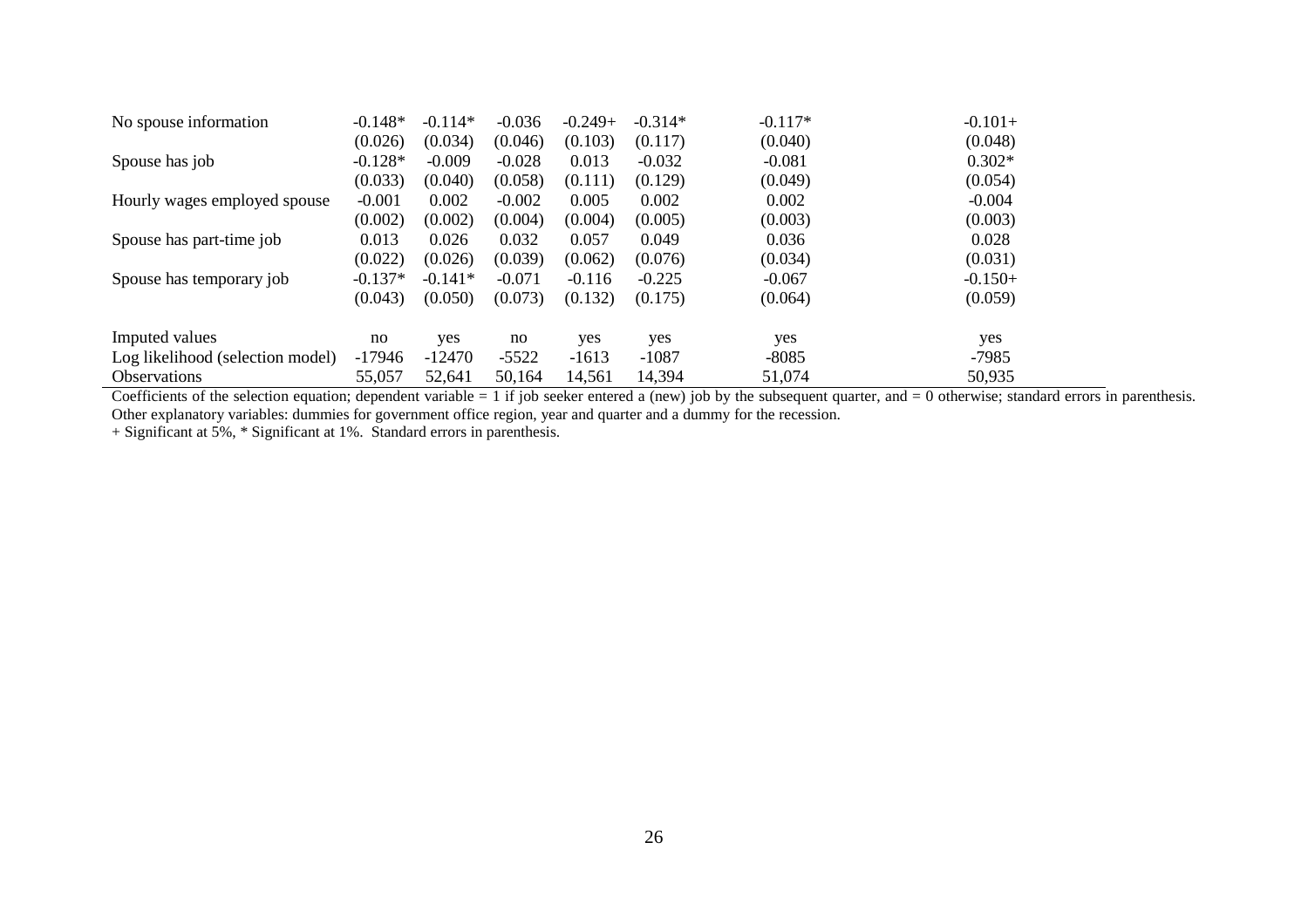| Characteristics of accepted job                        | (1)       | (2)                 | (3)       | (4)                 |
|--------------------------------------------------------|-----------|---------------------|-----------|---------------------|
| Wage $(f$ per hour)                                    | $-0.004*$ | $-0.001*$           | $-0.011*$ | $-0.009*$           |
|                                                        | (0.001)   | (0.000)             | (0.001)   | (0.002)             |
| Temporary                                              | $0.042*$  | $0.011*$            | $0.126*$  | $0.144*$            |
|                                                        | (0.007)   | (0.003)             | (0.019)   | (0.030)             |
| Working hrs same as sought                             | $-0.035*$ | $-0.010*$           | $-0.093*$ | $-0.101+$           |
|                                                        | (0.009)   | (0.003)             | (0.033)   | (0.050)             |
| NVQ level 3                                            | $0.015+$  | 0.002               |           |                     |
|                                                        | (0.007)   | (0.003)             |           |                     |
| NVQ level 2 and below                                  | 0.010     | 0.001               |           |                     |
|                                                        | (0.007)   | (0.003)             |           |                     |
| Other qualifications                                   | $0.017+$  | 0.005               |           |                     |
|                                                        | (0.008)   | (0.003)             |           |                     |
| No qualifications                                      | $0.064*$  | $0.013*$            |           |                     |
|                                                        | (0.010)   | (0.004)             |           |                     |
| Recession                                              | $0.065*$  | $0.015*$            |           |                     |
|                                                        | (0.010)   | (0.004)             |           |                     |
|                                                        |           |                     |           |                     |
| Imputed values                                         | yes       | no                  | yes       | no                  |
| Log likelihood (full model)                            | $-14980$  | $-6363$             | $-6250$   | $-3102$             |
| LR test of indep. eqns. (rho = 0)                      | 138.85*   | 90.53*              | 31.97*    | $7.46*$             |
| Observations                                           | 3,749     | 1,272               | 3,749     | 1,272               |
| First Stage (coefficients)                             |           |                     |           |                     |
| Search method (ref: job centres, career offices etc.): |           |                     |           |                     |
| Ads in newspapers                                      | $-0.095*$ | $-0.124*$           | $-0.077$  | $-0.120+$           |
|                                                        | (0.020)   | (0.027)             | (0.039)   | (0.049)             |
| Direct approach employers                              | $-0.056$  | $-0.119*$           | $-0.126$  | $-0.176+$           |
|                                                        | (0.032)   | (0.044)             | (0.066)   | (0.083)             |
| Ask friends/relatives                                  | $-0.073+$ | $-0.093+$           | $-0.077$  | $-0.090$            |
|                                                        | (0.030)   | (0.041)             | (0.061)   | (0.077)             |
|                                                        | $-0.119+$ | $-0.146$            | $-0.050$  | $-0.124$            |
| Do anything else                                       | (0.053)   |                     | (0.119)   |                     |
| No. search methods                                     | $0.141*$  | (0.077)<br>$0.137*$ | $0.174*$  | (0.156)<br>$0.173*$ |
|                                                        |           | (0.006)             | (0.009)   |                     |
|                                                        | (0.004)   | $-0.094*$           |           | (0.011)<br>$0.526*$ |
| Searching 3-12 months                                  | $-0.143*$ |                     | $0.493*$  |                     |
|                                                        | (0.019)   | (0.026)             | (0.039)   | (0.050)             |
| Searching $> 12$ months                                | $-0.452*$ | $-0.362*$           | $0.646*$  | $0.661*$            |
|                                                        | (0.023)   | (0.033)             | (0.046)   | (0.060)             |
| Age (10 years)                                         | $0.019+$  | 0.008               | $-0.007$  | $-0.022$            |
|                                                        | (0.008)   | (0.011)             | (0.016)   | (0.020)             |
| Children (18 or younger)                               | 0.012     | $-0.005$            | $-0.029$  | $-0.023$            |
|                                                        | (0.020)   | (0.028)             | (0.040)   | (0.052)             |
| Education level (ref: NVQ level 4 and above)           |           |                     |           |                     |
| NVQ level 3                                            |           |                     | 0.028     | 0.049               |
|                                                        |           |                     | (0.046)   | (0.058)             |
| NVQ level 2 and below                                  |           |                     | 0.059     | $-0.008$            |
|                                                        |           |                     | (0.045)   | (0.058)             |
| Other qualifications                                   |           |                     | 0.028     | 0.047               |
|                                                        |           |                     | (0.055)   | (0.068)             |
| No qualifications                                      |           |                     | $-0.073$  | $-0.129$            |
|                                                        |           |                     | (0.061)   | (0.079)             |
| Spouse information                                     |           |                     |           |                     |
| No spouse information                                  | $-0.101*$ | $-0.027$            | $-0.053$  | 0.042               |

Table A2: Quality of the job found by unemployed and employed job seekers